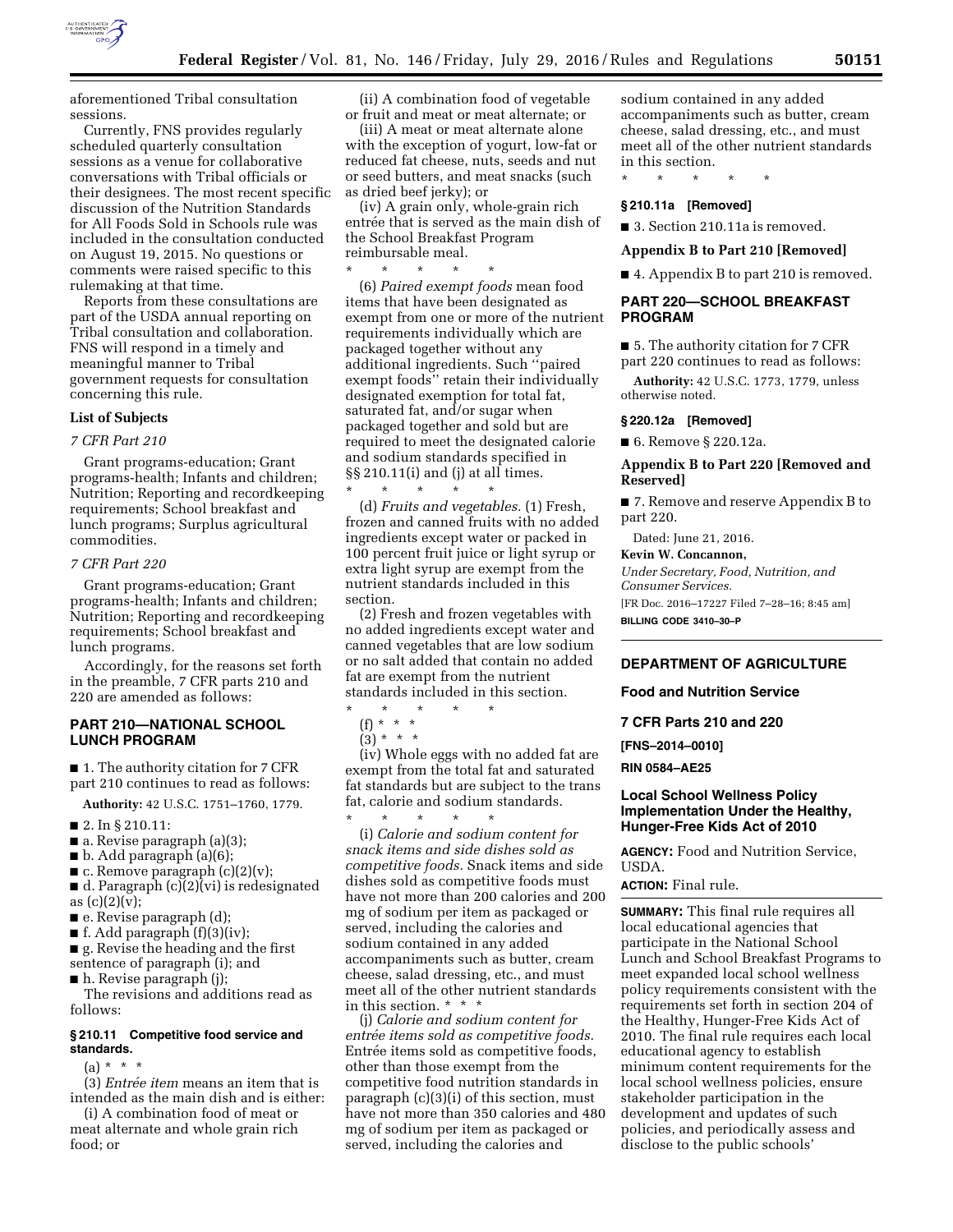compliance with the local school wellness policies. These regulations are expected to result in local school wellness policies that strengthen the ability of a local educational agency to create a school nutrition environment that promotes students' health, wellbeing, and ability to learn. In addition, these regulations will increase transparency for the public with regard to school wellness policies and contribute to integrity in the school nutrition program.

**DATES:** This rule is effective August 29, 2016. Compliance with the provisions of this rule must begin August 29, 2016. **FOR FURTHER INFORMATION CONTACT:** Tina Namian, School Programs Branch, Policy and Program Development Division, Food and Nutrition Service, at (703) 305–2590.

# **SUPPLEMENTARY INFORMATION:**

## **I. Background**

The Healthy, Hunger-Free Kids Act of 2010 (HHFKA), Public Law 111–296, required significant changes in the Child Nutrition Programs to give eligible children access to nutrition benefits, improve children's diets and reduce childhood obesity, and strengthen integrity in the Child Nutrition Programs. Section 204 of the HHFKA added a new section 9A to the Richard B. Russell National School Lunch Act (NSLA) (42 U.S.C. 1758b) to expand the scope of wellness policies; bring additional stakeholders into the development, implementation, and review of local school wellness policies; and require periodic assessment and public updates on the implementation of the wellness policies. The local school wellness policies are an important tool for parents, local educational agencies (LEAs), and school districts in promoting student wellness and academic success through the National School Lunch Program (NSLP) and School Breakfast Program (SBP).

The local wellness policy requirement was established by the Child Nutrition and WIC Reauthorization Act of 2004, and further strengthened by the HHFKA. As of school year (SY) 2006– 2007, all LEAs participating in the NSLP and/or SBP were required to establish a local school wellness policy to promote the health of students and address the growing problem of childhood obesity. The responsibility for developing a local school wellness policy was placed at the LEA level so the unique needs of each school under the jurisdiction of the LEA can be addressed. By SY 2010, 99 percent of students in public schools were enrolled in a district that had a wellness policy in place. However, far

fewer students were in a district that specifically required all five wellness policy elements: Nutrition education, school meals, physical activity, implementation and evaluation, and competitive foods.1

HHFKA authorized the United States Department of Agriculture (USDA) Food and Nutrition Service (FNS) to consult with the Departments of Education (ED) and Health and Human Services (HHS), acting through the Centers for Disease Control and Prevention (CDC), to provide information and technical assistance to local educational agencies, school food authorities, and State educational agencies for use in establishing healthy school environments that are intended to promote student health and wellness. FNS worked with other Federal agencies and national partners to conduct several needs assessment activities with stakeholders and create a comprehensive school nutrition environment and wellness resources Web site available at *[http://](http://healthymeals.nal.usda.gov/school-wellness-resources-2) [healthymeals.nal.usda.gov/school](http://healthymeals.nal.usda.gov/school-wellness-resources-2)[wellness-resources-2.](http://healthymeals.nal.usda.gov/school-wellness-resources-2)* FNS also developed a customizable model local school wellness policy template, published a resource featuring stories from schools that have put wellness policies into action, and issued a joint statement of collaboration with over two dozen national associations and organizations in support of local school wellness policies, and more. FNS will update existing technical assistance materials with the final regulatory changes and continue to work with partners to provide technical assistance that is consistent with the specific needs of local educational agencies.

FNS issued a proposed rule (79 FR 10693) on February 26, 2014, seeking to amend the NSLP and SBP regulations to expand the wellness policy requirements consistent with amendments made to the NSLA by the HHFKA. The rule proposed specific content for the local school wellness policies. At a minimum, policies were required to include:

• Specific goals for nutrition promotion and education, physical activity, and other school-based activities that promote student wellness and rely on evidence-based strategies.

• Standards and nutrition guidelines for all foods and beverages available for sale on the school campus during the school day consistent with applicable Federal meal pattern and competitive food regulations.

• Standards for all other foods and beverages available on campus, but not sold, such as those provided at classroom parties and school celebrations and as rewards and incentives.

The proposed rule also required LEAs to establish, at a minimum, wellness policy leadership of one or more LEA and/or school official(s) who have the authority and responsibility to ensure each school complies with the policy. It also proposed stakeholder participation in the development of such policies, periodic assessment of local school wellness policy compliance, and public updates on the progress toward achieving the goals of the local wellness policy.

# **II. Summary of Changes to Proposed Rule**

As discussed in more detail below, following publication of the proposed rule, FNS considered commenters' concerns and suggestions on the proposal. The following is a summary of the changes and clarifications being made in this final rule at 7 CFR part 210.

### *Administrative Reviews*

The final rule requires the State agency to ensure that the LEA complies with the local school wellness policy requirements. This provision was proposed at § 210.18(h)(7), but will be codified at § 210.18(h)(8).

# *Nutrition Guidelines for All Foods*

The final rule clarifies that, in addition to including nutrition guidelines for all foods offered to students for sale that are consistent with the meal pattern requirements and nutrition standards for competitive foods, the local school wellness policy also must include standards for other, non-sold foods and beverages made available on the school campus during the school day. See § 210.30(c)(2) and  $\S 210.30(c)(3)$ .

### *Policies for Food and Beverage Marketing*

The final rule clarifies that in-school marketing of food and beverage items must meet competitive foods standards. See § 210.30(c)(3).

Additionally, the final rule clarifies what is and is not subject to policies for food and beverage marketing in schools. See § 210.30(c)(3).

# *Implementation, Assessments and Updates*

The final rule requires each LEA to assess compliance with its local school wellness policy and make this

<sup>1</sup>*[http://www.bridgingthegapresearch.org/](http://www.bridgingthegapresearch.org/_asset/13s2jm/WP_2013_report.pdf)*\_*asset/ [13s2jm/WP](http://www.bridgingthegapresearch.org/_asset/13s2jm/WP_2013_report.pdf)*\_*2013*\_*report.pdf*.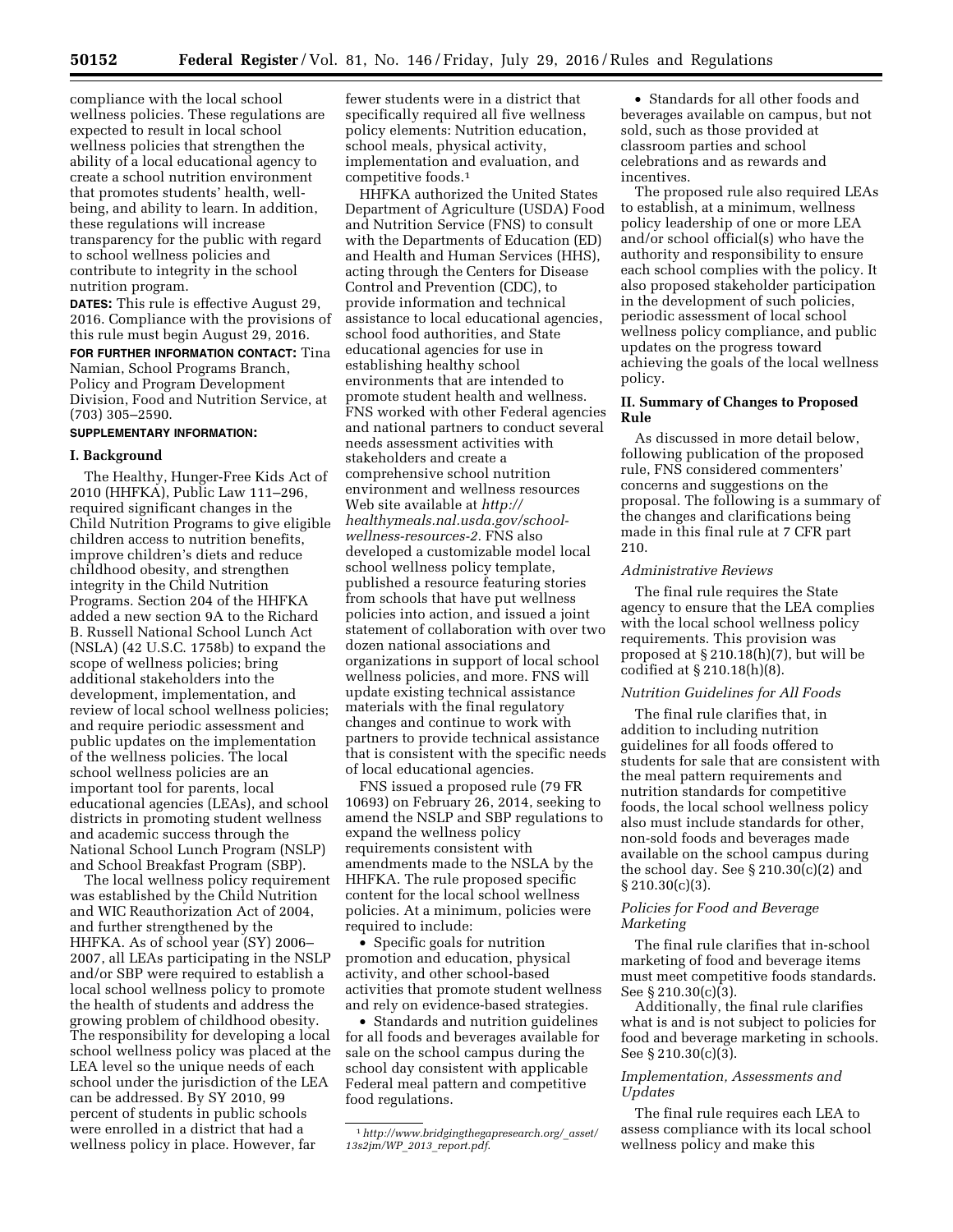assessment available to the public at least once every three years, but removes the requirement for LEAs to annually report progress of local school wellness policies. See § 210.30(e)(2).

# *Recordkeeping*

The final rule establishes that records retained by LEAs must include, at a minimum, the written local school wellness policy, documentation demonstrating compliance with community involvement requirements, documentation of the triennial assessment, and documentation to demonstrate compliance with the public notification requirements in § 210.30(f).

#### *Implementation Timeline*

The final rule requires LEAs to begin developing a revised local school wellness policy by August 29, 2016. LEAs must fully comply with the requirements of the final rule by June 30, 2017.

#### **III. Public Comments**

The proposed rule was published in the **Federal Register** on February 26, 2014 (79 FR 10693). The rule was posted for comment on *[www.regulations.gov,](http://www.regulations.gov)* and the public had the opportunity to submit comments on the proposal during a 60 day comment period that ended on April 28, 2014.

FNS appreciates the valuable comments provided by stakeholders and the public. FNS received 57,838 public comments that included 546 distinct submissions, 57,285 form letters that were submitted through four large letter campaigns and four small letter campaigns, and 7 duplicate submissions. Although not all commenters identified their group affiliation or commenter category, commenters included:

• School districts—7.

• Associations (national, State, local and others)—30.

• State and/or local agencies—11. • Advocacy groups (national and

State levels)—52.

• Non-profit organizations—36.

Overall, approximately 57,420 comments voiced support for the proposal and 130 comments expressed opposition. The remaining 288 did not expressly state support or opposition. Supporters stated that local school wellness policies reinforce existing Federal regulations established to promote healthy eating in schools and help create learning environments free from unhealthy commercial influences. They affirmed that strengthening local school wellness policies improves accountability and public transparency

with parents, students, and the community. Many organizations commended FNS for developing strong, comprehensive policies that will strengthen the existing regulation and lead to more effective leadership, implementation, and stakeholder involvement.

Proponents noted that childhood obesity is an ongoing concern, and that most children fail to meet not only the Dietary Guidelines for Americans, but also recommendations for daily physical activity. As a result of the high childhood obesity rates, nearly all of the commenters supported local wellness policies that promote healthy eating and physical activity. Commenters also stated that strong, comprehensive school wellness policies are especially important to low-income children who often have inadequate access to healthy food and physical activity and who rely heavily on their schools to fill these gaps. FNS agrees that schools play a powerful role in preparing students for a successful future, and believes that the guidance outlined in this final rule will further support efforts to create a school environment that teaches, supports and encourages students to develop lifelong healthy habits.

Opponents generally expressed concern about the potential for misunderstanding of specific provisions. All comments were considered and, in cases of misunderstandings, clarifications are being made in this final rule. Many of the opponents expressed concern about Federal overreach and others indicated that the proposal could create operational and financial hardship for LEAs.

Some commenters questioned FNS's legal and constitutional authority to regulate nutrition standards for all foods available in schools, and others suggested this requirement is an unfunded mandate. In response to these comments, FNS notes that the HHFKA amended the NSLA to require that local school wellness policies address nutrition guidelines for all foods available to children on the school campus during the school day. USDA provides cash and donated food assistance to States and schools participating in the NSLP and SBP to manage and operate school nutrition programs for children. In exchange, State agencies and participating LEAs agree to comply with the regulations set forth in 7 CFR parts 210, 220, and 245.

Other commenters were not clearly in favor of or opposed to the proposal but requested clarification on specific provisions.

FNS considered all comments in the development of this final rule. FNS greatly appreciates the public comments submitted as they have been essential in developing a final rule that is expected to result in stronger local wellness policies and school environments that support student wellness and achievement. Given the volume and complexity of comments on the proposed rule, FNS developed a comprehensive comment summary and analysis which includes detailed information on the comments, including the source of the comments. The comprehensive comment summary and analysis is available at *[http://](http://www.fns.usda.gov/school-meals/local-school-wellness-policy) [www.fns.usda.gov/school-meals/local](http://www.fns.usda.gov/school-meals/local-school-wellness-policy)[school-wellness-policy.](http://www.fns.usda.gov/school-meals/local-school-wellness-policy)* 

This preamble focuses on general comment themes, most frequent comments, and those that influenced revisions to the proposed rule. The preamble also discusses modifications made to the proposed regulatory text, including paragraph numbering, in response to public input. To view all public comments received on the proposed rule, go to *[www.regulations.gov](http://www.regulations.gov)* and search for public submissions under docket number FNS–2014–0010. Once the search results populate, click on the blue text titled, ''Open Docket Folder.''

The following is a summary of the public comments on the key provisions.

#### *Administrative Reviews*

*Proposed Rule:* The proposed rule at § 210.18(h)(7) would require State agencies to ensure school food authorities (SFAs) comply with local school wellness policy requirements as part of the general areas of the administrative review. State agencies conduct administrative reviews of LEAs at least once every three years.

*Public Comments:* Sixty commenters addressed the administrative review provision in the proposed rule. Fifty commenters supported the proposed requirement and stated that incorporating compliance with local school wellness policies into the administrative review will promote more effective implementation of the policies.

Ten commenters expressed their opposition to the proposed monitoring and oversight requirements stating it will reduce the ability of staff to provide technical assistance to schools and places an undue burden on State nutrition program staff. A coalition of school districts and five individuals recommended placing the responsibility for compliance on the LEA, rather than the SFA, since the food service department does not have the authority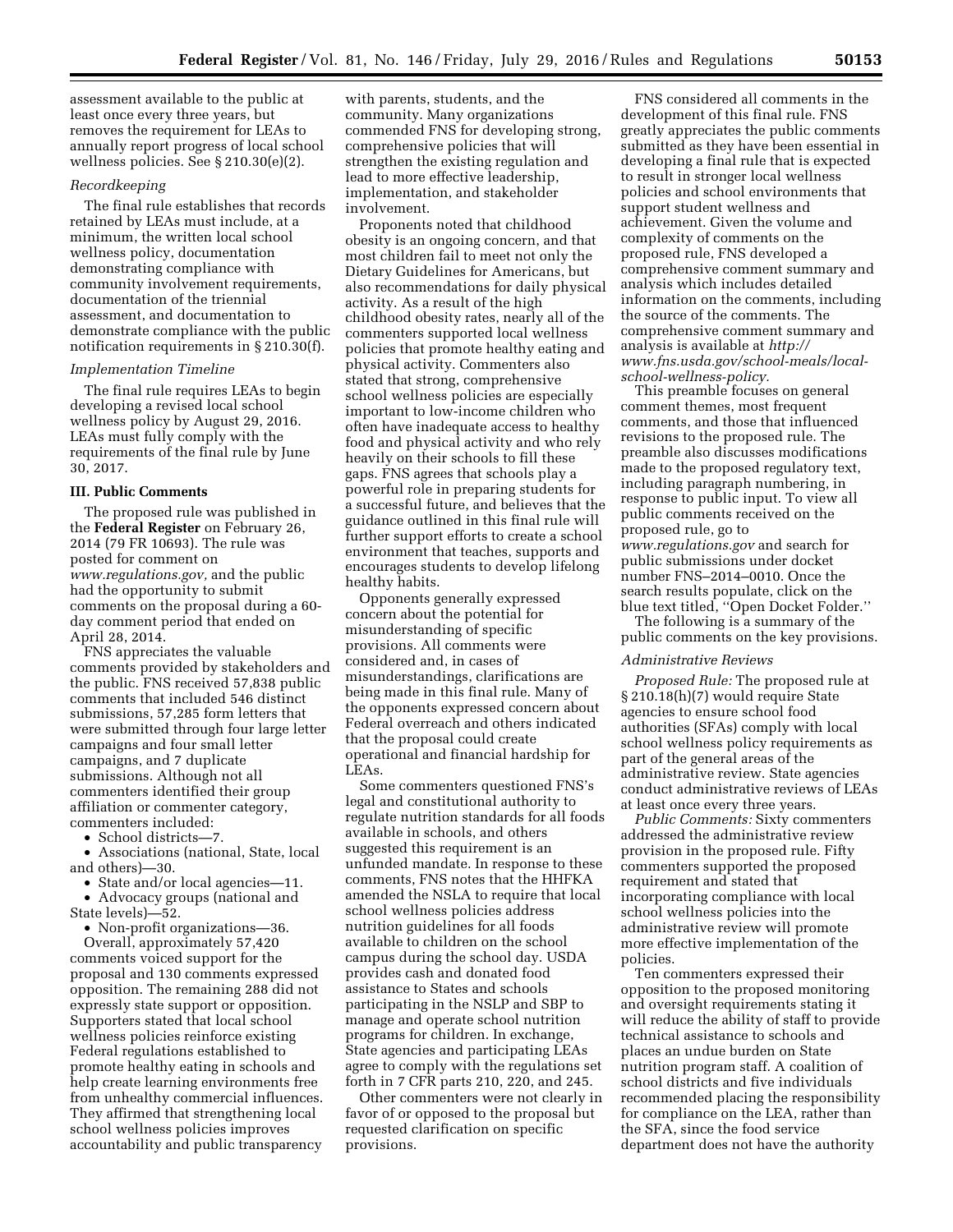to control all elements of the wellness policies. Some commenters asked FNS to explain the enforcement strategy and the documents needed to show compliance with the requirements.

*FNS response:* FNS recognizes that the first few years of implementation may be a period of transition as strengthening local school wellness policies may involve significant changes for some LEAs. During this transition period, State agencies are expected to focus on providing guidance and technical assistance to help LEAs move toward compliance. State agencies should work closely with LEAs experiencing challenges to help them resolve unique issues. In order to assist LEAs in implementing these requirements, FNS will continue to provide support to States. This will include identifying best practices and success stories and sharing other technical assistance materials that will assist LEAs in developing, updating, and assessing their policies.

FNS also recognizes that local school wellness policy compliance must be the responsibility of the LEA, since the provisions of the NSLA, as amended by HHFKA, place responsibility for all other aspects of local school wellness policy implementation on the LEA. Accordingly, this final rule clarifies that the responsibility is at the LEA level rather than the SFA level and codifies the State agency's monitoring responsibilities in § 210.18(h)(8).

Pursuant to provisions of the NSLA amended by HHFKA, State agencies conduct administrative reviews at least once every three years. When program responsibilities fall to entities outside of school food service, the State agency must assess the compliance of the LEA's program responsibilities. FNS recognizes that LEAs will need time to fully develop their updated policies. During administrative reviews conducted in SY 2016–2017, State agencies should focus on providing technical assistance on the development and implementation of new local wellness policies. Full compliance will be expected by June 30, 2017, and therefore, will be assessed in administrative reviews conducted during SY 2017–2018. Information on the content of the review and methods States can use to assess compliance with local school wellness policies will be provided through an update to the Administrative Review Manual and related tools and forms for SY 2017– 2018. As part of the general areas of review, the State agency is expected to examine records, including:

• A copy of the current Local School Wellness Policy;

• Documentation demonstrating the Local School Wellness Policy has been made available to the public;

• Documentation of efforts to review and update the Local School Wellness Policy, including an indication of who is involved in the update and methods the district uses to make stakeholders aware of their ability to participate;

The most recent assessment on the implementation of the Local School Wellness Policy; and

• Documentation demonstrating the most recent assessment on the implementation of the Local School Wellness Policy has been made available to the public.

#### *Definitions*

*Proposed Rule:* FNS proposed in § 210.30(b) to use the definitions for the terms *school campus* and *school day*  codified in the competitive foods regulations at § 210.11(a) for the purpose of the local school wellness policies. *School campus* is defined as all areas of the property under the jurisdiction of the school that are accessible to students during the school day. *School day* is defined as the period from the midnight before to 30 minutes after the end of the official school day.

*Public Comments:* The definitions in the proposed rule were addressed by 2,434 commenters, and some commenters provided suggested alternative model language. Most of these comments were submitted as part of several form letter campaigns. A State department of education commenter recommended the definitions for school campus and school day be included in the rule rather than cross-referencing § 210.11(a). A health research and policy organization expressed support for the proposed definition of school campus while an individual commenter suggested the definition of school campus be limited to areas where breakfast and lunch are served.

Several commenters were concerned with the proposed definitions. An individual commenter was concerned that the proposed definition of school day was too narrow and would force their school's weekend meal program to terminate because the meals do not meet competitive foods standards. Some commenters suggested the definition of school day be expanded to apply to extracurricular activities, to ensure that students are provided healthy options during after-school events including athletic events.

Approximately 2,420 commenters stated that other terms should be defined in § 210.30(b) of the final regulations and provided suggested model language to define those terms. Most of these comments were submitted as part of several form letter campaigns. Commenters encouraged FNS to include specific definitions of local school wellness policy, nutrition promotion and education, physical activity, physical education, and food and beverage marketing. Some commenters expressed concerns that the proposed rule failed to direct schools to include efforts to expand participation in the healthy school meals programs and suggested including definitions of ''student wellness'' and ''other school based activities to promote wellness.''

Forty commenters, including advocacy groups, education associations, and individuals, recommended that additional terms be defined in the final rule and provided suggested model language to define those terms. The recommended terms include: Brand, copycat snacks, designated local education or school official(s), family engagement, commercial entity, student wellness, and healthy eating. Commenters also suggested defining all foods served at school during the day as competitive foods.

*FNS Response:* After careful consideration, this final rule maintains the definitions of school campus and school day from § 210.11(a) and does not include additional definitions in § 210.30. FNS acknowledges that additional definitions may increase consistency across LEAs and schools implementing the local school wellness policies. However, defining additional terms would add to existing requirements and limit decision-making at the local level. The ability of LEAs and schools to establish additional standards, including their own definitions or terms, that do not conflict with Federal requirements is consistent with the intent of the HHFKA and with the operation of the Federal school meal programs in general. That local discretion also provides an appropriate level of flexibility to LEAs and schools in crafting policies that reflect their particular circumstances.

As noted above, a few commenters recommended changes to the current definitions of school campus and school day. As proposed, the school campus definition ensures that the local wellness policy addresses locations that are accessible to students. The timeframe for the school day definition starting the ''midnight before'' ensures that the local wellness policy would apply before school starts to ensure foods and beverages offered during a variety of before-school programs are also addressed. In addition, these terms were previously defined in the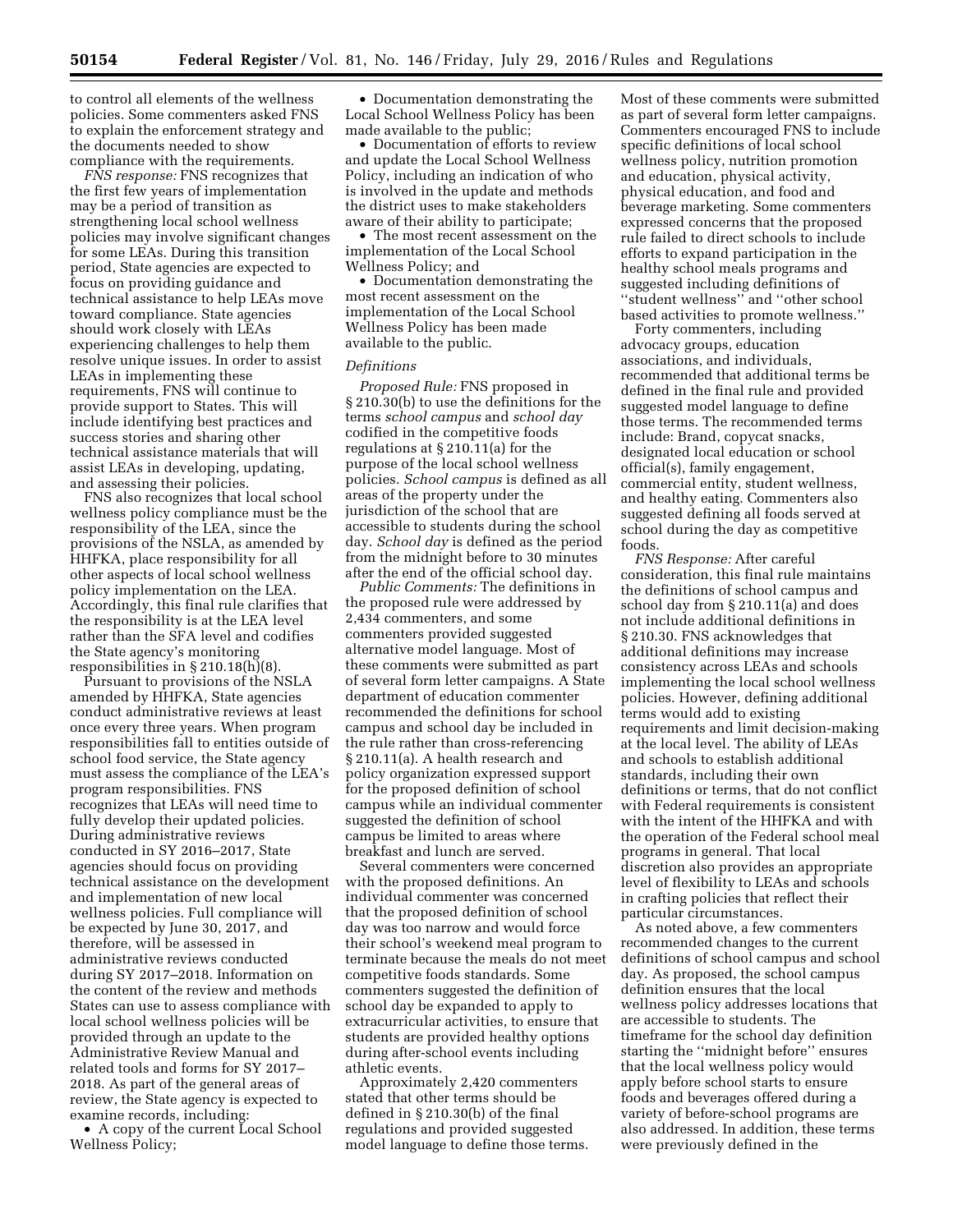competitive foods interim final rule at § 210.11(a) and, if modified, would result in inconsistencies when operating the child nutrition programs. Accordingly, this final rule codifies the definitions for school campus and school day in § 210.30(b), without change.

# *Establishing a Local School Wellness Policy*

## Local School Wellness Policy Leadership

*Proposed Rule:* FNS proposed in § 210.30(e)(1) that each LEA must designate one or more LEA or school official(s) to ensure each participating school complies with the local school wellness policy and proposed in § 210.30(c)(3) that local wellness policies must identify the position of the LEA or school official(s) responsible for oversight of the local school wellness policy to ensure each school's compliance.

*Public Comments:* The proposed requirements related to local school wellness policy leadership were addressed by approximately 54,800 commenters; 54,790 of these commenters were supportive of the leadership requirement. The majority of these commenters submitted comments as part of several large form letter campaigns. Approximately 60 commenters suggested requiring that LEAs publish the name, position title, and contact information for the designated official. A health advocacy organization recommended that the designated official's private contact information remain confidential. One association and two individuals opposed the proposed requirements stating that they would be unfunded and overly burdensome.

Several commenters, including advocacy organizations and nutrition and education associations, addressed who should be designated responsible for overseeing the wellness policies. Many of these commenters stated that the designated official should be in a position of administrative leadership, preferably the superintendent or the principal. Others recommended that the designated official(s) should be a committee of officials, a district leader, or someone with authority to make decisions and recommendations. Many commenters suggested more than one person should be appointed to assist the designated official.

*FNS Response:* The final rule requires LEAs to identify only the position title of the LEA or school official(s) responsible for oversight. FNS agrees that the community should be able to

easily access the designated official(s) to provide suggestions and for accountability purposes, but that LEA's should not be required to publicize an individual's private contact information. However, we strongly encourage LEAs to provide a means of contacting the LEA or school official(s) responsible for oversight by designating an LEA or school-based phone number and/or email address for this purpose.

In response to comments regarding who should be designated responsible for overseeing the wellness policies, this final rule allows LEA discretion. The LEA is most qualified to identify the best candidate for local school wellness policy leadership as size, resources, and needs vary greatly among LEAs and schools. Accordingly, this final rule codifies in § 210.30(c)(4) the leadership requirements proposed in § 210.30(e)(1) and § 210.30(c)(3).

Public Involvement in Local School Wellness Policy Development

*Proposed Rule:* FNS proposed in § 210.30(d)(1) that each LEA must allow parents, students, representatives of the SFA, teachers of physical education, school health professionals, the school board, school administrators, and the general public to participate in the development, implementation, and periodic review and update of the local school wellness policy, and in § 210.30(c)(4) that LEAs include in the written local school wellness policy a plan for involving those stakeholders.

*Public Comments:* The public involvement provisions in § 210.30(d)(1) and § 210.30(c)(4) of the proposed rule were addressed by approximately 54,900 commenters. The majority of these commenters submitted comments as part of several large form letter campaigns. Approximately 54,840 commenters stated support for the proposed rule's requirements related to community and public involvement in local school wellness policy development. Commenters provided the following reasons for supporting the public involvement requirements:

• Broad stakeholder involvement ensures coordination across the school environment and throughout the community.

• Transparency and inclusion are important aspects of the implementation process.

• No single department or group has all of the necessary information to develop comprehensive policies.

• Parents spend the most time with their children and best understand their children's food habits and choices.

Nine commenters expressed their opposition to public involvement

stating the requirements would be overly burdensome. Many of them recommended that FNS require, rather than encourage, LEAs to make wellness committee member's names, position titles, and relationship to the school available to the public, but not their contact information. Several commenters suggested that FNS require, rather than permit, involvement from specific categories of stakeholders on local school wellness policy committees. Most of those commenters also suggested that FNS require parent involvement on the committees. Several commenters expressed concern that the language of the proposed rule was too vague and could allow LEAs and schools to hand select participants or reduce parent participation. Ten commenters provided additional categories of stakeholders they wanted FNS to either specifically identify in the final rule or encourage LEAs and schools to consider, such as student representatives, paraprofessionals, and classroom teachers to name a few.

*FNS Response:* In response to commenters' concerns about omitting important stakeholders, this final rule requires LEAs to allow parents, students, SFA representatives, teachers of physical education, school health professionals, the school board, school administrators, and members of the general public to participate in the development, implementation, and periodic review and update of the local school wellness policy. LEAs are also encouraged to include Supplemental Nutrition Assistance Program Education (SNAP–ED) coordinators or educators on the local school wellness policy committee, as appropriate.

However, LEAs have discretion in exactly how they implement this requirement. While FNS expects LEAs to actively seek members for the local school wellness policy committee that represent the categories described in the statute, and to the extent practicable, allow them to participate, there are a variety of factors to consider when seeking the right combination of representatives. Each LEA is best suited to determine the distinctive needs of the community it serves. For example, school health professionals may include a health education teacher, school health services staff, or a social services staff. An example of the general public may include a local dietitian, business representative, health care professional or community or civil leader interested in children, nutrition, education, health, and physical activity.

Once members of the local school wellness policy committee are identified, the LEA is encouraged to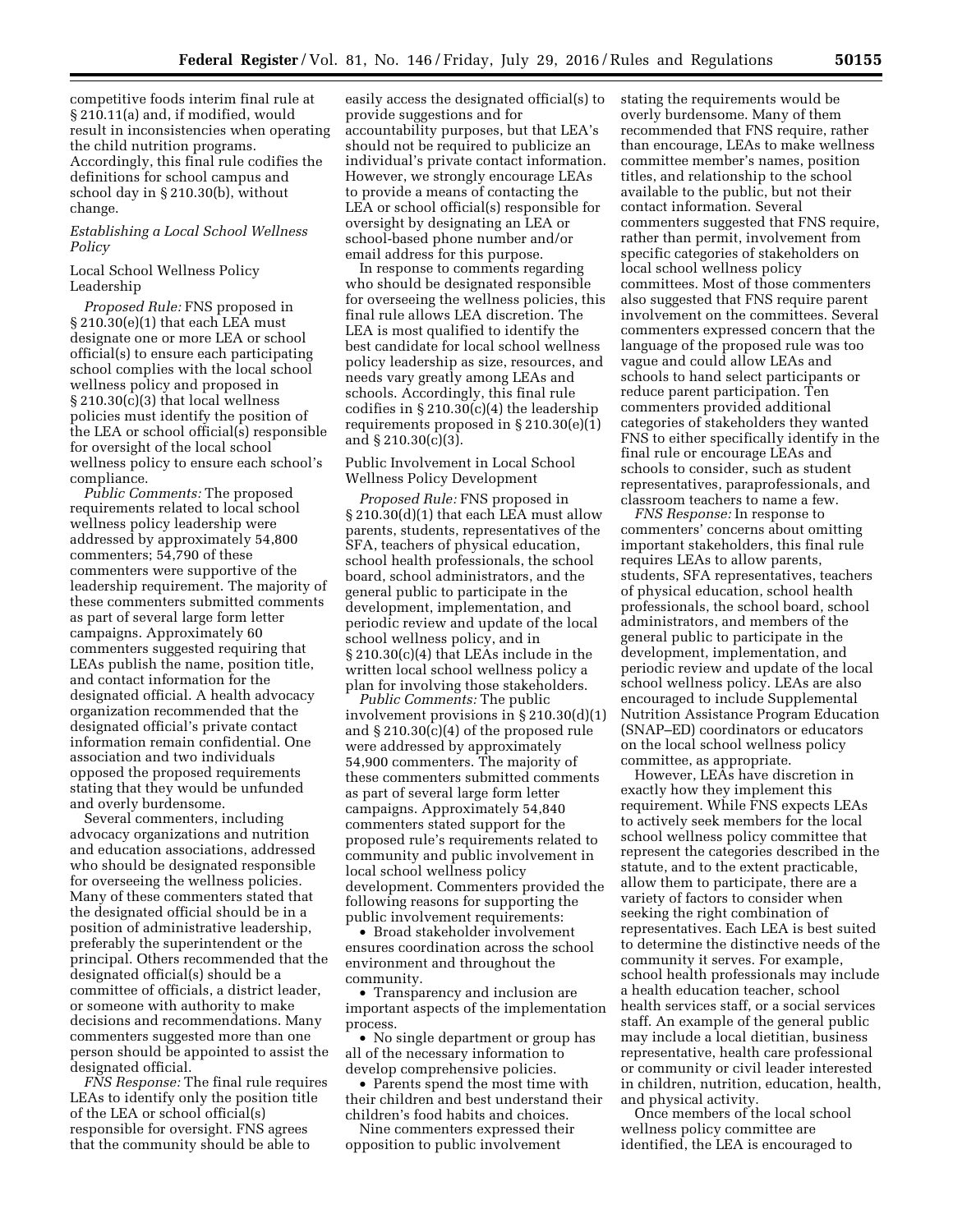make available to the public and school community, a list of names and position titles (or relationship to the school) of individuals who are a part of the wellness policy committee; as well as the name, position title, and schoolbased contact information of the lead individual(s) or coordinator(s) for the LEA, and for each school as applicable. Committee members can be identified on the LEA or school's Web site, in parent newsletters, or in other regular channels of communication that the LEA utilizes.

Accordingly, this final rule codifies in § 210.30(d)(1) the requirement that LEAs allow certain stakeholders to participate in the development, implementation, and periodic review and updating of the local school wellness policy. The rule also codifies in § 210.30(c)(5) the requirement proposed in § 210.30(c)(3) that LEAs include in the written local school wellness policy a plan for involving the required stakeholders.

# *Content of the Local School Wellness Policy*

Nutrition Promotion and Education, Physical Activity, and Other School-Based Activities

*Proposed Rule:* Under proposed § 210.30(c)(1), local school wellness policies must include specific goals for nutrition promotion and education, physical activity, and other schoolbased activities that promote student wellness. In developing these goals, LEAs must review and consider evidence-based strategies and techniques.

*Public Comments:* Approximately 54,700 commenters addressed the proposed content of the local school wellness policy. The majority of these commenters submitted comments as part of several large form letter campaigns. Only two commenters, including a coalition of school districts and an individual, generally opposed the proposal, while the majority of commenters stated support.

Approximately 200 commenters stated specific support for the inclusion of nutrition promotion and education components in local school wellness policies. Most of these comments were submitted as part of two form letter campaigns. Commenters suggested that FNS include a recommended amount of nutrition education. An advocacy organization suggested 30–50 hours per year and an association suggested 50 hours per year. Commenters also suggested activities for nutrition education that were not included in the proposal, including cooking with children, social marketing for members

of the school community, educating students about food systems, utilizing school gardens and farm-to-school programs as vehicles for nutrition education, and inviting parents to participate in physical activity opportunities and school meals.

Approximately 2,700 commenters mentioned they were in favor of including a physical activity component in local school wellness policies. Most of these comments were submitted as part of two form letter campaigns. Approximately 80 commenters submitted other comments related to the inclusion of a physical activity component and many of these commenters stated that shared use of facilities is an important way to foster physical activity opportunities. Some commenters, including education associations, health associations and advocacy organizations, suggested that FNS require, rather than recommend, 60 minutes of physical activity per day. Several commenters suggested requiring other minimum daily times for physical activity including 50 minutes a day, at least 30 minutes a day, and at least 15 minutes for every 1.5 hours of classroom instruction. A health advocacy organization also recommended that FNS require moderate to vigorous physical activity during 50 percent or more of physical education class time. In addition to comments on physical activity, 20 commenters recommended including a physical education component as a required goal in local school wellness policies. Other comments addressed class frequency and size, teacher qualifications, teacher training, and benefits of physical education.

Approximately 150 commenters stated support for including an educational component related to school-based activities other than nutrition education and promotion, and physical activity in local school wellness policies. Most of these comments were submitted as part of a form letter campaign. Two advocacy organizations and a local department of health suggested that FNS include in the final rule examples of other schoolbased activities and programs that promote a healthy school environment. These commenters also recommended specific examples including Smarter Lunchrooms, farm to school, recess before lunch, the HealthierUS School Challenge, and others. A commenter also recommended that FNS require goals ensuring students have adequate time to eat.

Five commenters, including State departments of education and an advocacy organization, stated support

for, and a State department of education expressed opposition to, the proposed requirement that LEAs consider evidence-based strategies and techniques in establishing goals for nutrition promotion and education, physical activity and other school-based activities that promote student wellness. The opponent raised concerns about LEAs having the resources or capacity to review evidence-based strategies in establishing goals. Two commenters, an advocacy organization and a department of health, encouraged FNS to require LEAs to review Smarter Lunchroom tools and strategies to incorporate some of the low- and no-cost strategies in the wellness policies.

*FNS Response:* This final rule requires the local school wellness policy to include measurable goals for nutrition promotion and education, physical activity, and other schoolbased activities that promote student wellness. In developing these goals, LEAs must review and consider evidence-based strategies and techniques.

Nutrition education teaches behaviorfocused skills and may be offered as part of a comprehensive, standards-based program designed to provide students with the knowledge and skills necessary to safeguard their health and make positive choices regarding food and nutrition. A standards-based program is a system of instruction, assessment, grading, and reporting based on students demonstrating understanding of the knowledge and skills they are expected to learn. FNS does not recommend a specific number of hours for nutrition education, but instead that nutrition education is part of comprehensive health education curricula as well as integrated into other core subjects, such as math, science, language arts, and social sciences. FNS' Team Nutrition initiative has standardsbased lesson plans and curricula for prekindergarten through Grade 8, available free of charge for schools that participate in Federal child nutrition programs (*[http://www.fns.usda.gov/tn/](http://www.fns.usda.gov/tn/resource-library) [resource-library](http://www.fns.usda.gov/tn/resource-library)*). The amount of time recommended for nutrition education is dependent on many factors including expected results, content of curriculum, and quality of instruction. Local school wellness policy goals related to nutrition education may include activities such as integrating nutrition education into other academic subjects, including nutrition education as part of health education classes and/or standalone courses for all grade-levels, and any other activities that are appropriate such as those suggested above by commenters.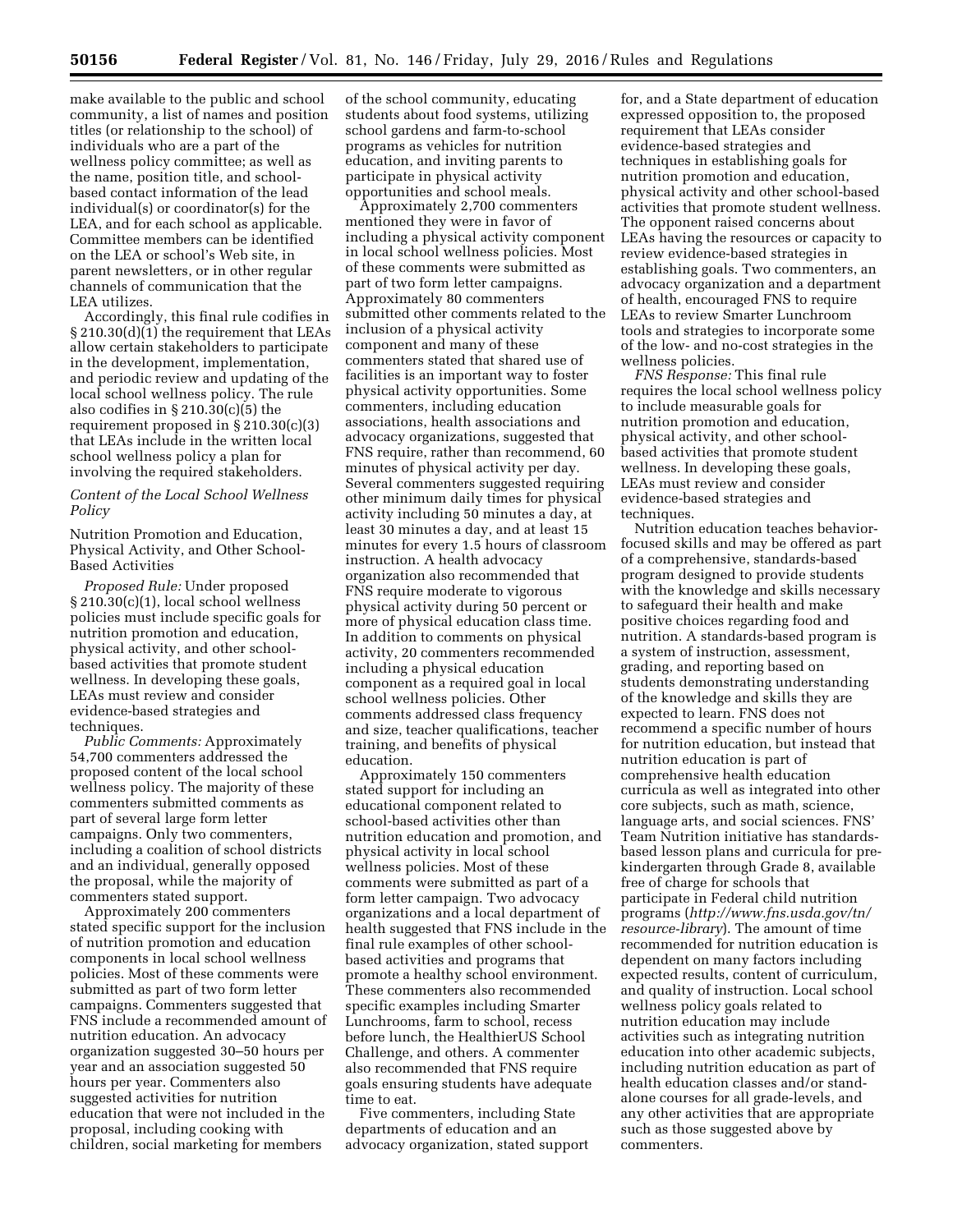wellness policies could include the

Although FNS sets the standards for the operation of school meal programs, FNS does not have the authority to require a minimum time for physical activity during the school day. The Richard B. Russell National School Lunch Act, section 12(c), 42 U.S.C. 1760(c), prohibits USDA from imposing any requirement in relation to curriculum and methods of instruction. This includes prohibiting USDA from imposing a specific instruction time requirement for the nutrition education component. USDA has long adhered to the position that the intent of the provision is to allow LEAs to retain the primary authority to manage their school day, but understands commenters' concerns related to physical activity and appreciates recommendations for a daily requirement.

FNS agrees with commenters that 60 minutes of physical activity is important for students to achieve and maintain optimal health. The Centers for Disease Control and Prevention (CDC) recommends 60 minutes of physical activity each day for children and adolescents.2 While it may be difficult for schools to meet the recommended requirement due to other demands, FNS strongly encourages schools to offer time for students to meet the 60 minute goal since children spend many hours of their day at school. Some recommendations for fitting physical activity into the school day include outdoor and indoor recess, classroombased physical activity breaks, and opportunities for physical activity before and after school to increase focus or teach academic content via physical movement.

Physical education was not included as a required element of the local school wellness policy in the proposed rule. However, FNS agrees that physical education opportunities complement a healthy school environment by instilling an understanding of the shortterm and long-term benefits of a physically active and healthy lifestyle and FNS encourages LEAs and schools to offer physical education for every grade level.

FNS appreciates comments and suggestions for other school-based activities supporting nutrition and health, and encourages LEAs to consider commenters' suggestions when developing or updating their local school wellness policies. Local school

availability of safe facilities and equipment in sufficient quantities for all students to be active (including the frequency of inspections and replacements, as necessary); the community use of school grounds/ facilities for physical activity outside of school hours; and strategies/events to promote safe, active routes to school (for example, "walk to school day," crossing guards stationed around the school, and bicycle parking). Further examples of other school-based activities that may be included into the local school wellness policy could include offering staff wellness activities and professional development opportunities related to health and nutrition, applying for or being awarded a Healthier US School Challenge, Smarter Lunchrooms recognition, sponsoring health fairs, offering a TV turnoff week, and promoting family wellness activities. Local school wellness policies also may include the development and/or promotion of farm to school activities, such as school gardens, nutrition, culinary, and agriculture education, and use of local foods in child nutrition programs (for more information, see *[www.fns.usda.gov/farmtoschool](http://www.fns.usda.gov/farmtoschool)*).

While nutrition education and promotion and physical activity are critical components in providing a healthy school nutrition environment, other school activities supporting nutrition and health are equally important. Wellness policy activities can and should be integrated across the entire school setting rather than limited to the cafeteria, other food and beverage venues, and school physical activity facilities. An LEA can take a coordinated approach to developing and implementing a wellness policy by addressing nutrition and physical activity through health education, physical education, school nutrition services, the physical environment, such as school gardens, family engagement, community involvement, health services, and social services.<sup>3</sup>

Under the final rule at § 210.30(c)(1), LEAs are also required to review and consider evidence-based strategies and techniques in establishing goals for nutrition promotion and education, physical activity, and other school based activities that promote student wellness. At a minimum, FNS expects LEAs to review ''Smarter Lunchroom'' tools and strategies, which are evidencebased, simple, low-cost or no-cost changes that are shown to improve student participation in the school

meals program while encouraging consumption of more whole grains, fruits, vegetables, and legumes, and decreasing plate waste (for more information, see *[https://](https://healthymeals.nal.usda.gov/healthierus-school-challenge-resources/smarter-lunchrooms) [healthymeals.nal.usda.gov/healthierus](https://healthymeals.nal.usda.gov/healthierus-school-challenge-resources/smarter-lunchrooms)[school-challenge-resources/smarter](https://healthymeals.nal.usda.gov/healthierus-school-challenge-resources/smarter-lunchrooms)[lunchrooms](https://healthymeals.nal.usda.gov/healthierus-school-challenge-resources/smarter-lunchrooms)*)*.* The following are examples of evidence-based strategies that have been shown to improve the likelihood that children will make the healthier choice: using creative names for fruits and vegetables and targeted entrees, training staff to prompt students to select fruits and vegetables, placing unflavored milk in front of other beverage choices, and bundling ''grab and go'' meals that include fruit and vegetable items.

Accordingly, this final rule codifies § 210.30(c)(1) to include goals for nutrition promotion and education, physical activity, and other schoolbased activities that promote student wellness. In developing these goals, LEAs must review and consider evidence-based strategies and techniques.

### Nutrition Guidelines for All Foods

*Proposed Rule:* The proposed rule would require in  $\S 210.30(c)(2)$  that the local school wellness policy include nutrition guidelines for all foods and beverages available to students on each participating school campus under the LEA during the school day. This requirement, consistent with HHFKA, ensures that policies include guidance about foods and beverages available for sale that is consistent with the regulations governing school meals and competitive foods for sale in schools (Smart Snacks in Schools), and also encourages districts to establish standards for foods made available, but not sold, during the school day on school campuses.

*Public Comments:* Approximately 55,000 commenters stated support for wellness policies including nutrition guidelines for all foods available in schools. The majority of these commenters submitted comments as part of several large form letter campaigns. Only four individuals generally opposed the proposed requirement. Other comments opposed application of the nutrition guidelines in certain specific settings or under specific circumstances. Approximately 20 commenters specifically opposed requiring that local school wellness policies containing nutrition guidelines for food sold during school fundraisers be consistent with the competitive food standards established in § 210.11. An additional 30 commenters opposed the requirement that food and beverages

<sup>2</sup>U.S. Department of Health and Human Services. *2008 Physical Activity Guidelines for Americans.*  Washington (DC): U.S. Department of Health and Human Services; 2008. ODPHP Publication No. U0036. Available at: *[http://www.health.gov/](http://www.health.gov/paguidelines) [paguidelines.](http://www.health.gov/paguidelines)* 

<sup>3</sup>*[http://www.cdc.gov/healthyyouth/wscc/](http://www.cdc.gov/healthyyouth/wscc/index.htm) [index.htm.](http://www.cdc.gov/healthyyouth/wscc/index.htm)*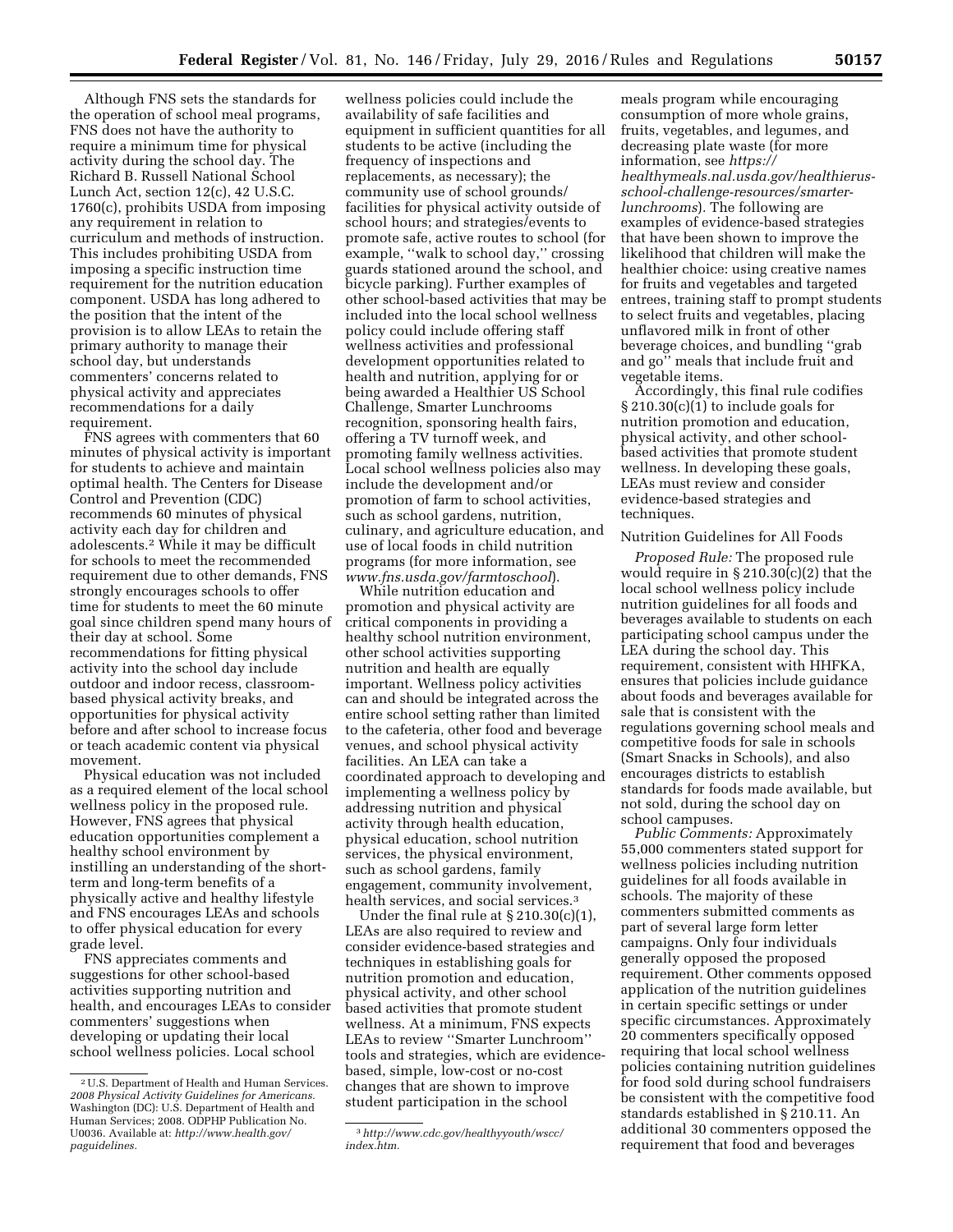served during classroom parties be consistent with competitive food standards.

Approximately 60 commenters generally addressed the requirement that local wellness policies include nutrition guidelines for foods that are available but not sold on school campuses during the school day. Most of those commenters expressed general support and five commenters generally opposed the requirement. Others suggested that FNS encourage, but not require, that the wellness policies contain guidelines that are consistent with the competitive foods standards for foods available, but not sold on school campuses.

A few commenters expressed support but many commenters opposed requiring foods served during classroom parties and school celebrations to be consistent with competitive food standards. Most commenters opposed to the requirement, stated that telling parents what they can and cannot bring to school for classroom parties is overreach by the Federal Government. Commenters also specifically addressed policies governing food-related rewards and incentives, and several commented that foods used as rewards and incentives should not have to meet competitive food standards.

*FNS Response:* Section 9A(b)(2)(A) of the NSLA, 42 U.S.C. 1758b(b)(2)(A) requires that each local school wellness policy must include nutrition guidelines for all foods and beverages available for sale on the school campus during the school day to ensure they are consistent with the statutory and regulatory provisions governing school meals (§§ 220.8 and 220.10) and competitive foods (§ 210.11) as applicable. HHFKA also requires that the policy address standards for foods and beverages available on the school campus during the school day that are not sold (for example, foods provided at classroom parties and school celebrations and food offered as rewards and incentives). Standards included in the local school wellness policy for sold and non-sold foods could include information on the types of foods and beverages available on the school campus during the school day, and as appropriate and applicable, the general or specific nutrient profile of those foods and beverages. FNS encourages LEAs to support lifelong healthy eating habits as well as consider the nutrition and energy needs of children when establishing standards for these foods and beverages.

It is important to remember that the Federal competitive food standards are minimum standards. State agencies and LEAs have discretion to adopt more

stringent standards for the types of food and beverages allowed to be sold and also may limit the frequency of fundraisers that may include foods that do not meet Federal competitive foods standards. A local school wellness policy can be an excellent tool for establishing LEA-specific standards and communicating them to students, parents, and other stakeholders. Further, local school wellness policies can serve as a vehicle to explain to the public and the school community the nutrition standards for school meals as well as other State or local policies related to school meals, other foods available in schools, and broader wellness policies.

Neither the proposed rule nor this final rule would require schools to apply competitive food standards to foods and beverages that are simply available but not sold in school during the school day. Foods sold must meet competitive foods and meal pattern requirements, unless exempted under law or regulations, but foods available for classroom parties or provided as a reward to students are not required to meet those same standards. LEAs simply need to have a policy in place that addresses foods provided in school, but not made available for sale. Because local governments are in the best position to make individual food choices for their communities, FNS agrees that decisions about foods available in school during the school day should be made at the LEA or school level with community input. The proposed rule did not delineate the standards LEAs were required to use when developing policies for foods and beverages provided on campus, but not available for sale. Instead, FNS provided examples of policies that LEAs may want to address, including those related to classroom parties or school celebrations that involve food, foodrelated rewards or incentives, and other State or local policies or nutrition standards for foods and beverages available that promote student health and reduce childhood obesity. This rule does not require LEAs to address standards for food brought from home for individual consumption.

To clarify the difference in requirements between all foods sold and all foods provided, but not sold, during the school day, FNS has separated these provisions in the final rule. The final rule requires that the local school wellness policy include standards and nutrition guidelines for all foods sold in schools and requires that those guidelines are consistent with the applicable Federal school meal requirements and competitive foods standards, as defined by statute and

regulation. In addition, the final rule requires that local school wellness policies include standards for all foods provided, but not sold, in schools during the school day. However, the final rule does not require that local school wellness policy standards for foods provided in schools during the school day but not available for sale conform to the school meal requirements or the competitive foods standards. Again, it should be noted that with regard to foods provided, but not sold, in schools, local jurisdictions have the discretion to adopt standards that conform to Federal school meal and competitive food standards or to adopt more or less stringent standards.

Accordingly, this final rule codifies in § 210.30(c)(2) a provision requiring that local school wellness policies include a local jurisdictions' own standards for all foods and beverages provided, but not sold, during the school day on each participating school campus In addition, this final rule includes a new paragraph § 210.30(c)(3) that incorporates the proposed provision requiring local school wellness policies to include nutrition guidelines for all foods sold under the jurisdiction of the local educational agency that are consistent with the applicable school meal requirements and competitive food standards.

# Policies for Food and Beverage Marketing

*Proposed Rule:* FNS proposed in § 210.30(c)(2)(iii) that local school wellness policies permit marketing on the school campus during the school day of only those foods and beverages that meet the competitive foods requirements.

*Public Comments:* The proposed requirement that local school wellness policies restrict food and beverage marketing in schools was addressed by approximately 57,300 commenters. Most of those comments were submitted as part of several large form letter campaigns. Most of the commenters expressed support for the proposed requirement, while only eight commenters generally opposed the requirement that local school wellness policies include a component restricting food and beverage marketing. A few commenters questioned USDA's authority to regulate food and beverage marketing in schools while one commenter stated the proposed limitations on marketing did not go far enough. A school district and an individual suggested the restriction would be a burden to schools.

Eighty commenters who were generally supportive of the proposed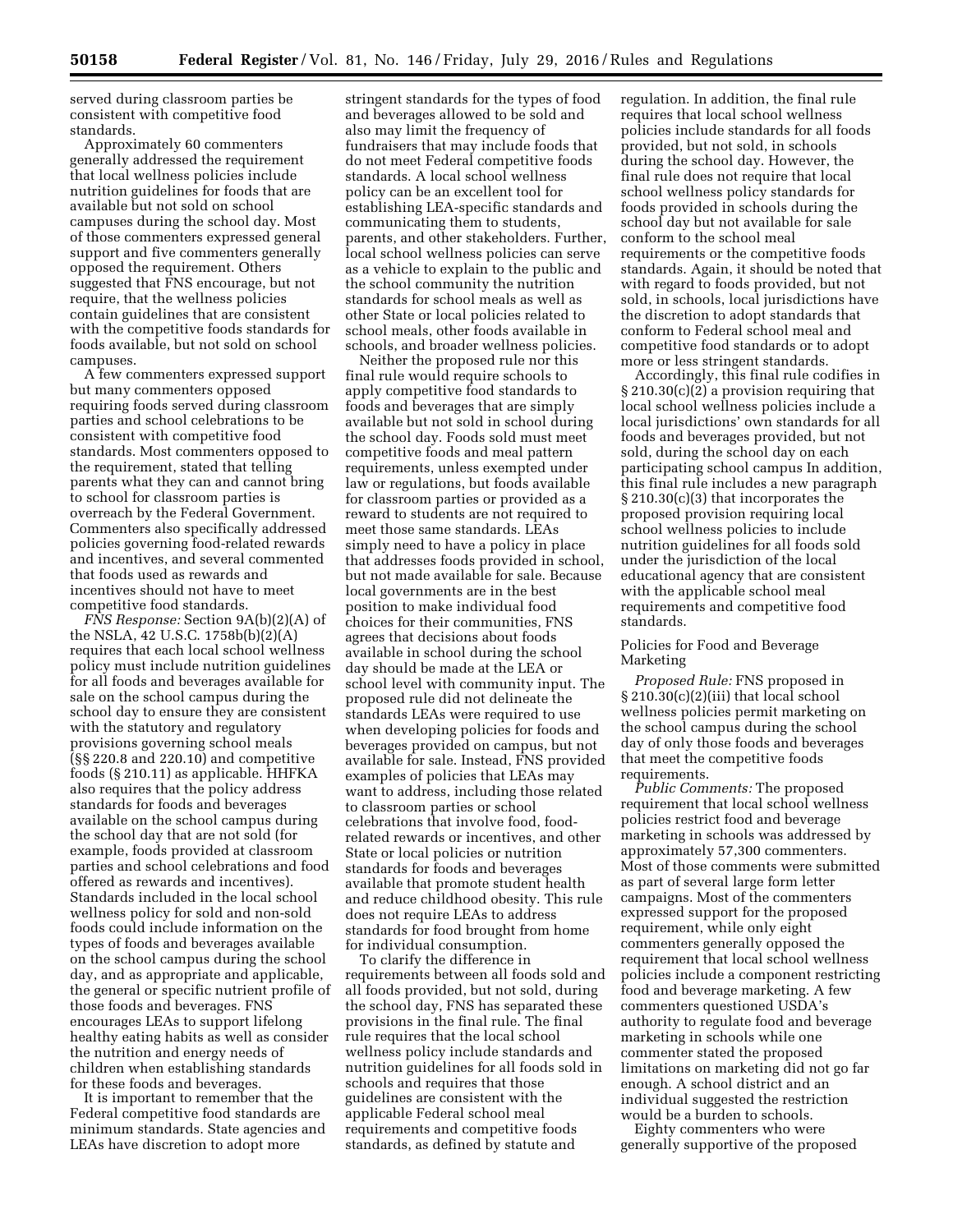food and beverage marketing restrictions stated that the competitive food nutrition standards should be the minimum standard for food and beverage marketing policies. Most of these commenters further stated that LEAs should be assured that they are free to implement stronger standards for marketing, including extending the marketing standards beyond the school day, using local or State competitive food standards if those local or State standards go beyond the Federal competitive food standards, or restricting all marketing of food and beverages in schools. Seven commenters recommended that FNS should allow in-school marketing of food and beverage items that fit within the NSLP and SBP nutrition standards.

Approximately 200 commenters stated that there should be a prohibition against brand marketing unless every food and beverage product manufactured, sold, or distributed under the brand name meets the competitive foods nutrition standards or the school's more stringent competitive food standards. Most of those comments were submitted as part of two form letter campaigns. Two advocacy organizations also addressed the issue of copycat products, where a company reformulates one product in a brand's otherwise unhealthy product portfolio to meet school nutrition standards. These commenters stated that the marketing of such products should be explicitly prohibited by local school wellness policies because they undermine school nutrition education efforts and overall healthy eating.

Commenters provided examples of other types of food and beverage marketing that should be prohibited or otherwise restricted by the final rule including incentive programs and other corporate-sponsored programs; advertisements on school-owned, leased, operated, or used buildings, equipment, supplies, etc.; market research activities; free samples; and corporate-sponsored scholarships. Additionally, most of those commenters urged FNS to clarify that materials developed for academic settings such as curricula, textbooks, Web sites, and radio and television content sponsored by companies, should all be covered by the policy.

Commenters also provided examples of other types of food and beverage marketing that should not be prohibited or otherwise restricted by the final rule. A large number of those commenters said that materials used for educational purposes, with incidental marketing, should not be prohibited.

Several commenters suggested that corporate-sponsored activities where there is only an incidental or unintentional advertising impact should be exempt from the marketing restriction. A commenter asked FNS to clarify that the regulation is intended to address only communications intentionally directed to the school environment as opposed to communications that may incidentally reach the school environment. Another commenter sought clarification as to whether partnerships with community restaurants who sponsor fundraising nights where a portion of the restaurant's profits that night go to the school would be considered food and beverage marketing, and therefore prohibited by the rule.

*FNS Response:* For purposes of this final rule, marketing is defined as advertising and other promotions in schools. Food marketing commonly includes oral, written, or graphic statements made for the purpose of promoting the sale of a food or beverage product made by the producer, manufacturer, seller, or any other entity with a commercial interest in the product.4 Food and beverage marketing are commonly present in areas of the school campus that are owned or leased by the school and used at any time for school-related activities such as the school building or on the school campus, including on the outside of the school building, areas adjacent to the school building, school buses or other vehicles used to transport students, athletic fields and stadiums (*e.g.,* on scoreboards, coolers, cups, and water bottles), or parking lots.

FNS agrees with the majority of commenters who support permitting marketing on the school campus during the school day of only those foods and beverages that meet competitive foods standards. Food and beverage marketing is prevalent in schools, and the majority of foods and beverages marketed to children are low in nutritional value and high in fat and sodium.5 Many of the foods and beverages that are heavily marketed to children contribute to poor diet quality, high calorie intake, and

excess weight gain.<sup>6</sup> However, the majority of schools do not have policies restricting food and beverage marketing to children. Therefore, in this final rule, for those LEAs that choose to allow marketing of food and beverages to students, the LEAs are required to include in their local school wellness plans policies that allow the marketing of only those foods and beverages that may be sold on the school campus during the school day (*i.e.,* that meet the competitive foods standards).

The marketing of products on the exterior of vending machines, through posters, menu boards, coolers, trash cans, and other food service equipment, as well as cups used for beverage dispensing are all subject to local school wellness policy standards. Under these standards, the logos and products marketed in these areas and items are required to meet the competitive foods standards for foods sold in schools.

Although the Federal Local Wellness policy standards for marketing do not apply to marketing that occurs at events outside of school hours such as after school sporting or any other events, including school fundraising events, LEAs have discretion to enact broader policies that address these situations.

The rule does not require schools to immediately replace menu boards, coolers, tray liners, beverage cups, and other food service equipment with depictions of noncompliant products or logos to comply with new local school wellness policy standards. This final rule also is not intended to require that an LEA must remove or replace an existing scoreboard on a sports field or in a gymnasium in order to comply with this requirement. However, as the school nutrition services review/ consider new contracts and as scoreboards or other such durable equipment are replaced or updated over time, replacement and purchasing decisions should reflect the applicable marketing guidelines established by the LEA in the wellness policy.

This final rule does not require local school wellness policies to include standards that establish limits on personal expression, opinions, or products. For example, this regulation would not apply to clothing or personal items used by students or staff, or the packaging of products brought from home for personal consumption. In addition, the requirements of the final rule for local school wellness policies do not apply to materials used for

<sup>4</sup>National Policy & Legal Analysis Network to Prevent Childhood Obesity. District Policy Restricting Food and Beverage Advertising on School Grounds. Available from: *[http://](http://changelabsolutions.org/publications/district-policy-school-food-ads) [changelabsolutions.org/publications/district-policy](http://changelabsolutions.org/publications/district-policy-school-food-ads)[school-food-ads.](http://changelabsolutions.org/publications/district-policy-school-food-ads)* 

<sup>5</sup>Federal Trade Commission. *A Review of Food Marketing to Children and Adolescents: Follow Up Report, 2012. [https://www.ftc.gov/sites/default/](https://www.ftc.gov/sites/default/files/documents/reports/review-food-marketing-children-and-adolescents-follow-report/121221foodmarketingreport.pdf) [files/documents/reports/review-food-marketing](https://www.ftc.gov/sites/default/files/documents/reports/review-food-marketing-children-and-adolescents-follow-report/121221foodmarketingreport.pdf)[children-and-adolescents-follow-report/](https://www.ftc.gov/sites/default/files/documents/reports/review-food-marketing-children-and-adolescents-follow-report/121221foodmarketingreport.pdf) [121221foodmarketingreport.pdf.](https://www.ftc.gov/sites/default/files/documents/reports/review-food-marketing-children-and-adolescents-follow-report/121221foodmarketingreport.pdf)* 

<sup>6</sup>Cheyne A, Mejia P, Nixon L, Dorfman L. *Food and Beverage Marketing to Youth. Current Obesity Reports.* 2014. *[http://www.bmsg.org/sites/default/](http://www.bmsg.org/sites/default/files/bmsg_food_and_bev_mktg_to_youth.pdf) files/bmsg*\_*food*\_*and*\_*bev*\_*mktg*\_*to*\_*[youth.pdf.](http://www.bmsg.org/sites/default/files/bmsg_food_and_bev_mktg_to_youth.pdf)*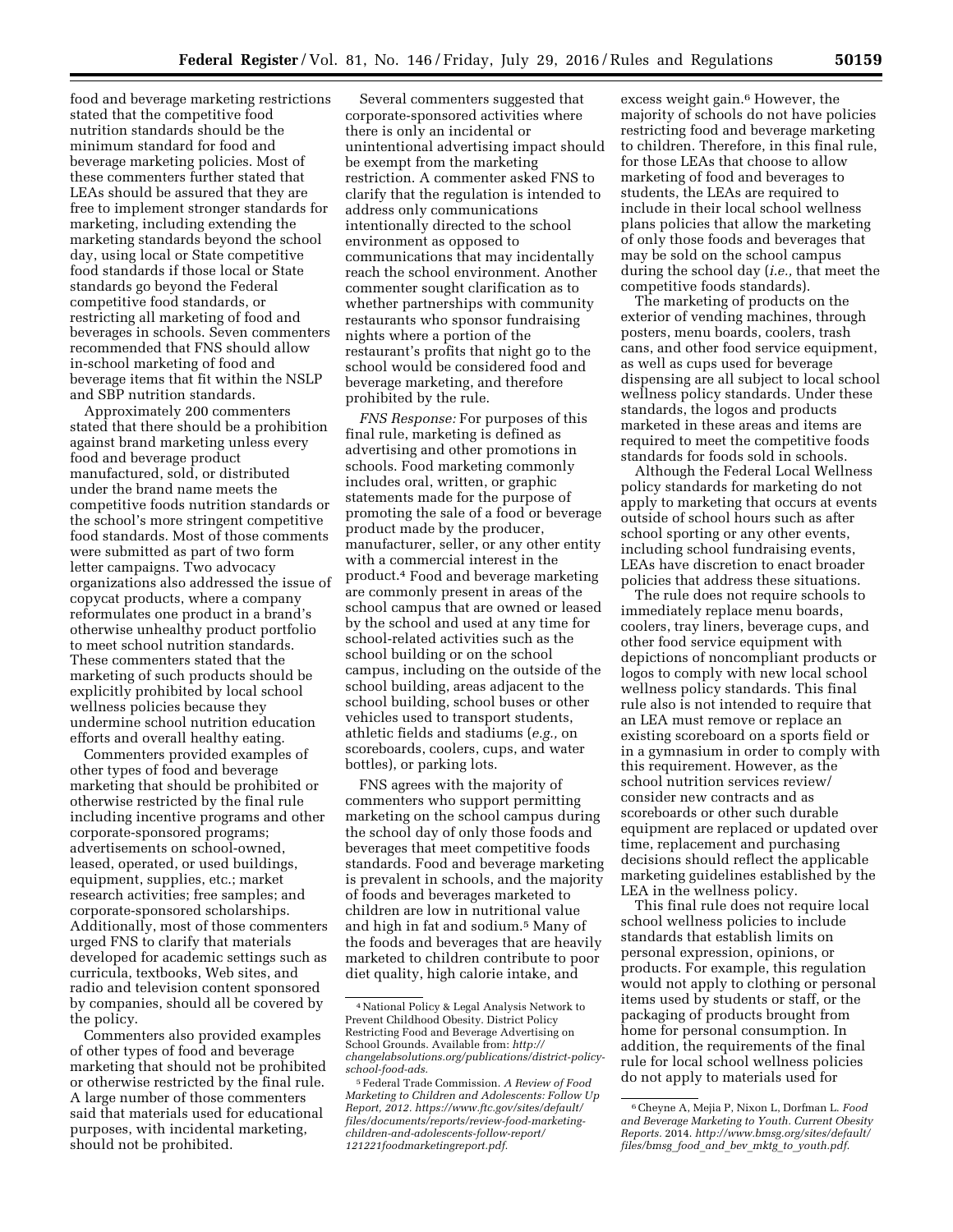educational purposes in the classroom, such as teachers' use of soda advertisements as a media education tool; or when implementing a health or nutrition education curriculum. It is also not intended to imply that schools must allow food or beverage marketing on campus. This regulation requires local school wellness plans to establish only minimum standards for food and beverage marketing restrictions. State agencies and LEAs may choose to adopt more stringent policies for food and beverage marketing.

FNS would like to respond to the recommendation that the final rule allow in-school marketing of foods and beverages that meet the NSLP and SBP meal pattern standards. School meals are considered a unit that is comprised of several food components. Alternatively, competitive foods standards look at the nutrition standards of an individual food item. Because school meal programs do not have standards for individual food items, it would be difficult, and even inconsistent, to allow marketing of foods and beverages that ''meet the school meal patterns.''

Regarding brand marketing and copycat products, FNS understands commenters' concerns with companies advertising brands that market unhealthy foods in addition to healthy food products. The final rule provides discretion enabling LEAs to determine what is in the best interest of their respective school communities. LEAs may choose to include a more stringent marketing standard for brand marketing and copycat products in their local school wellness policy; they may simply eliminate advertising of all brands that market unhealthy foods; or they may allow both brand marketing and copycat products to be marketed in schools as long as food and beverages to be marketed in schools as long as they meet competitive foods standards.

Accordingly, this final rule codifies proposed § 210.30(c)(3)(iii) and permits marketing on the school campus during the school day of only those foods and beverages that meet competitive foods standards in § 210.11.

#### Public Notification

*Proposed Rule:* The proposed rule would require in § 210.30(d)(2) that LEAs inform the public about the content of the local school wellness policy and make the local school wellness policy and any updates to the policy available to the public on an annual basis.

*Public Comments:* General support for the proposed requirement was expressed by approximately 57,200

commenters. Most comments were submitted as parts of several large form letter campaigns. Only a local school nutrition association and a State department of education generally opposed the requirement, stating that it would be an administrative burden on school districts. Approximately 80 of the commenters, including numerous national associations and advocacy organizations, numerous individuals and an institutional investment center, who expressed general support for the proposed requirement that LEAs inform and update the wellness policy specifically expressed support for the proposed requirement that LEAs actively notify households regarding local school wellness policies.

Nine commenters also provided suggestions as to how LEAs and schools can inform the public about the wellness policy and provide as much information as possible about the school nutrition environment. An advocacy organization recommended that FNS require local school wellness policies be posted at the school site, such as in the front office or main entrance. An education association suggested that LEAs be required to post local school wellness policies on the parent or family pages of the LEA or school Web site. Two advocacy organizations also suggested FNS require LEAs to ensure that the local wellness policy and any public announcement related to the policy, is available in the languages that represent the school community.

*FNS Response:* This final rule retains the requirement in the proposed rule that LEAs or schools must notify households on an annual basis of the availability of the local school wellness policy information and provide information that would enable interested households to obtain additional details. FNS strongly encourages LEAs to provide as much information as possible to their communities about the school nutrition environment. While FNS agrees that sharing the local school wellness policy in many locations is useful in notifying families about the content and implementation of the policy, FNS recognizes that LEAs are best-suited to determine specific methods for publicizing the information, since LEAs communicate with households using various methods.

This final rule, therefore, provides LEAs flexibility to determine the most effective method of providing this notification within their communities. For example, LEAs could post the local school wellness policy on the school or LEA's Web site and send a message to families notifying them of how they may

obtain a copy or otherwise access the policy. In addition to the online posting option, a copy of the local school wellness policy could be posted at each physical school site, such as in the front office or main entrance. Furthermore, the LEA could present the information during a meeting with the Parent Teacher Association/Organization, school board, district superintendent, school/district health and wellness committee, or other interested groups or stakeholders. Other examples of methods for public information sharing with the larger community include notifications through local newspapers or the media that link to a Web page on the school or LEA's Web site. FNS strongly recommends LEAs make concerted efforts to ensure that the local school wellness policy and any public announcement related to the policy is available in the languages that represent the school community. LEAs are also required to make available to the public the results of the triennial assessment, and actively notify households of the availability of the assessment results.

Accordingly, this final rule codifies in § 210.30(d)(2), the proposed requirement that LEAs inform the public about the content of the local school wellness policy and make the local school wellness policy and any updates to the policy available to the public on an annual basis.

Implementation, Assessments and Updates

*Proposed Rule:* Under proposed § 210.30(e)(2) and (e)(3), LEAs must:

• Annually report on each of its schools' progress toward meeting the local school wellness policy goals over the previous school year;

• Assess compliance with local school wellness policies at least once every three years; and

• Make appropriate updates or modifications to the local school wellness policies based on the triennial assessments and annual reports.

#### Public Comments

Approximately 54,700 commenters addressed the proposed requirements related to implementation, assessments, and updates and most of those commenters stated general support for the proposed requirements. Most of those commenters submitted comments as part of several large form letter campaigns. Twelve commenters, including State departments of education, a school district, and nutrition services departments, stated opposition due to concerns regarding administrative burden and redundancy.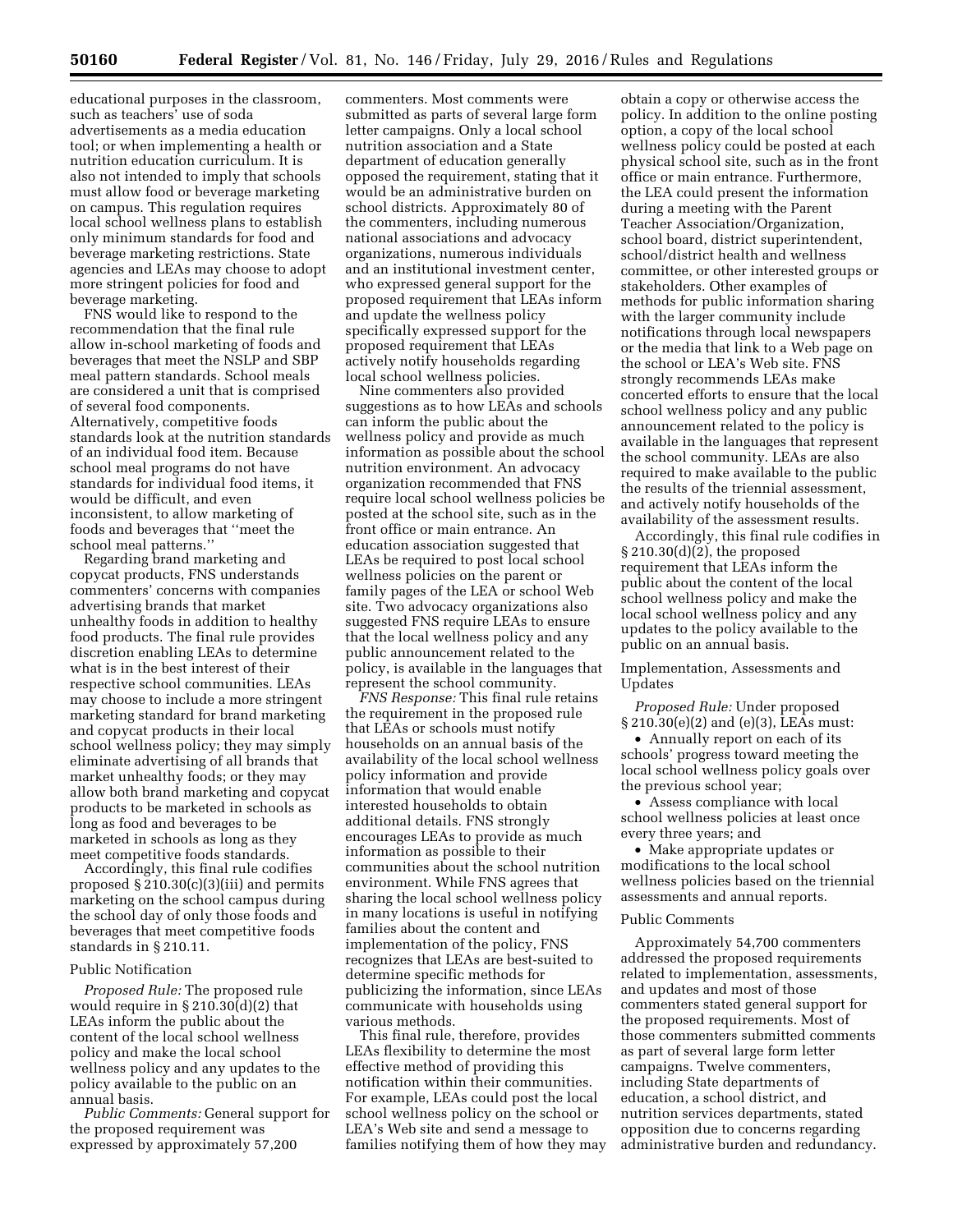Specifically, commenters expressed concern about the monitoring and reporting burden the proposed rule would place on large school districts. Noting the administrative burden to districts of requiring each individual school to annually report on their wellness policies, an individual commenter recommended that all reporting should be done at the district level. To reduce the burden on LEAs, a State department of education recommended annually reporting progress for the LEA and a representative sample of schools under its jurisdiction. Commenters also suggested FNS provide additional information on how the annual progress report differs from the triennial assessment.

FNS also received comments on the contents and format of annual reports as proposed in § 210.30(e)(2). Commenters recommended including how implementation will be tracked and measured across all schools in each State, as well as how successful implementation will be defined. A local health department suggested collecting Body Mass Index (BMI) data of students to measure outcomes of local school wellness policies. A coalition of advocacy organizations suggested FNS identify specific data elements that should be included in these reports. Several commenters stated the school wellness report card format would be useful for the annual reports, and one commenter suggested FNS require in the final rule that LEAs create an annual school wellness report card and specify the contents of the report card. Another commenter recommended FNS allow districts to use existing data collection methods in order to reduce burden.

In response to FNS' inquiry regarding annual reporting of progress on achieving goals, nine commenters said that the annual frequency of progress reporting would be overly burdensome. They specifically noted that monitoring, reporting, preparing, and publishing progress reports annually would be overly burdensome, especially in a large LEA, and would require significant resources. A commenter, while agreeing that the public should be informed, stated that annual reporting would increase staffing needs. In contrast, a commenter recommended the frequency of progress reports should be at least twice per school year as a means to hold schools accountable.

Commenters also addressed the minimum content requirements of the triennial assessment. Three commenters expressed concern that requiring an LEA to assess each of its schools triennially will be overly burdensome.

One State department of education suggested establishing a single standard State model local school wellness policy that all LEAs in the State measure against to ensure consistency in a State. One commenter also recommended FNS issue guidance that provides examples of acceptable model wellness policies.

In response to FNS' inquiry as to whether the three-year frequency would keep the community informed without being overly burdensome to LEAs, a State department of education and a school district nutrition services department indicated it would be too burdensome for small districts, and another commenter agreed the frequency is appropriate. In contrast, one State department of education and one individual stated that three years is too long to wait for feedback and may not be sufficient to ensure schools are on target with their goals.

*FNS Response:* The final rule eliminates the requirement for LEAs to annually report progress made toward meeting local school wellness policy goals, which was included in the proposed rule. However, this final rule retains the requirement in the proposed rule that each LEA assess, at least once every three years (triennially), compliance with the local wellness policy. LEAs are also required to annually notify the public about the content of the local school wellness policy and any updates to the policy.

The intent of these public updates and policy assessment requirements is to promote public transparency and ensure families, including new school enrollees, have regular and easy access to information about the wellness environment of the school their child attends. In developing the final rule, FNS recognized it was important to balance the need to inform families and the community about the implementation of the local school wellness policy with the potential burden of assessing compliance, particularly for LEAs with a large number of schools. Therefore, this final rule requires, at § 210.30(d)(2), that LEAs inform families and the public each school year of basic information about the local school wellness policy including its content and implementation. LEAs may determine the optimal time for providing the information, although FNS recommends that the information be provided early in the school year.

In the proposed rule, FNS specifically requested commenters' input regarding the frequency of both the annual reporting and assessments, in order to assess and limit the burden for LEAs. As noted above, commenters stated that the

annual frequency of progress reporting in addition to triennial assessments would be overly burdensome. FNS agrees and has removed from the final rule the requirement for LEAs to annually report progress of local school wellness policy implementation. This final rule requires at § 210.30(e)(2) an assessment of the local school wellness policy to be conducted, at a minimum, every three years. However, LEAs can choose to assess their policies more frequently to ensure goals and objectives are being met and to refine the policy as needed. The results of this assessment must be made available to the public to showcase the wellness efforts being made by the LEA with indications about how each school under the jurisdiction of the LEA is in compliance with the LEAs' wellness policy. While some commenters also suggested that the triennial assessments would be burdensome, FNS determined there would be less burden for LEAs and schools because the annual reporting requirements have been omitted from the final rule. Additionally, removing the annual reporting requirement eliminates the concern that there would be redundancy in conducting both an annual report and triennial assessment. For LEAs as a whole, eliminating the proposed annual reporting requirement removes an estimated 83,432 hours of burden associated with public disclosure of the proposed report.

There are a variety of methods an LEA may employ to assess compliance by schools and determine progress toward benchmarks, objectives, and goals. Developing a wellness policy with measurable objectives, and realistic annual benchmarks will help when it is time to evaluate progress. Additionally, the local school wellness policy team and leadership can be assets in conducting periodic assessments. Various resources have already been identified or developed to support LEAs with the wellness policy process. These resources can be accessed at USDA's School Nutrition Environment and Wellness Resources Web site (*[http://](http://healthymeals.nal.usda.gov/school-wellness-resources) [healthymeals.nal.usda.gov/school](http://healthymeals.nal.usda.gov/school-wellness-resources)[wellness-resources](http://healthymeals.nal.usda.gov/school-wellness-resources)*), including resources to support LEAs with assessing implementation of their local school wellness policy (*[http://](http://healthymeals.nal.usda.gov/local-wellness-policy-resources/local-school-wellness-policy-process/assessment-monitoring-and) [healthymeals.nal.usda.gov/local](http://healthymeals.nal.usda.gov/local-wellness-policy-resources/local-school-wellness-policy-process/assessment-monitoring-and)[wellness-policy-resources/local-school](http://healthymeals.nal.usda.gov/local-wellness-policy-resources/local-school-wellness-policy-process/assessment-monitoring-and)[wellness-policy-process/assessment](http://healthymeals.nal.usda.gov/local-wellness-policy-resources/local-school-wellness-policy-process/assessment-monitoring-and)[monitoring-and](http://healthymeals.nal.usda.gov/local-wellness-policy-resources/local-school-wellness-policy-process/assessment-monitoring-and)*) and model wellness policies (*[http://www.fns.usda.gov/](http://www.fns.usda.gov/school-meals/local-school-wellness-policy) [school-meals/local-school-wellness](http://www.fns.usda.gov/school-meals/local-school-wellness-policy)[policy](http://www.fns.usda.gov/school-meals/local-school-wellness-policy)*). States are welcome to develop their own models for LEAs within their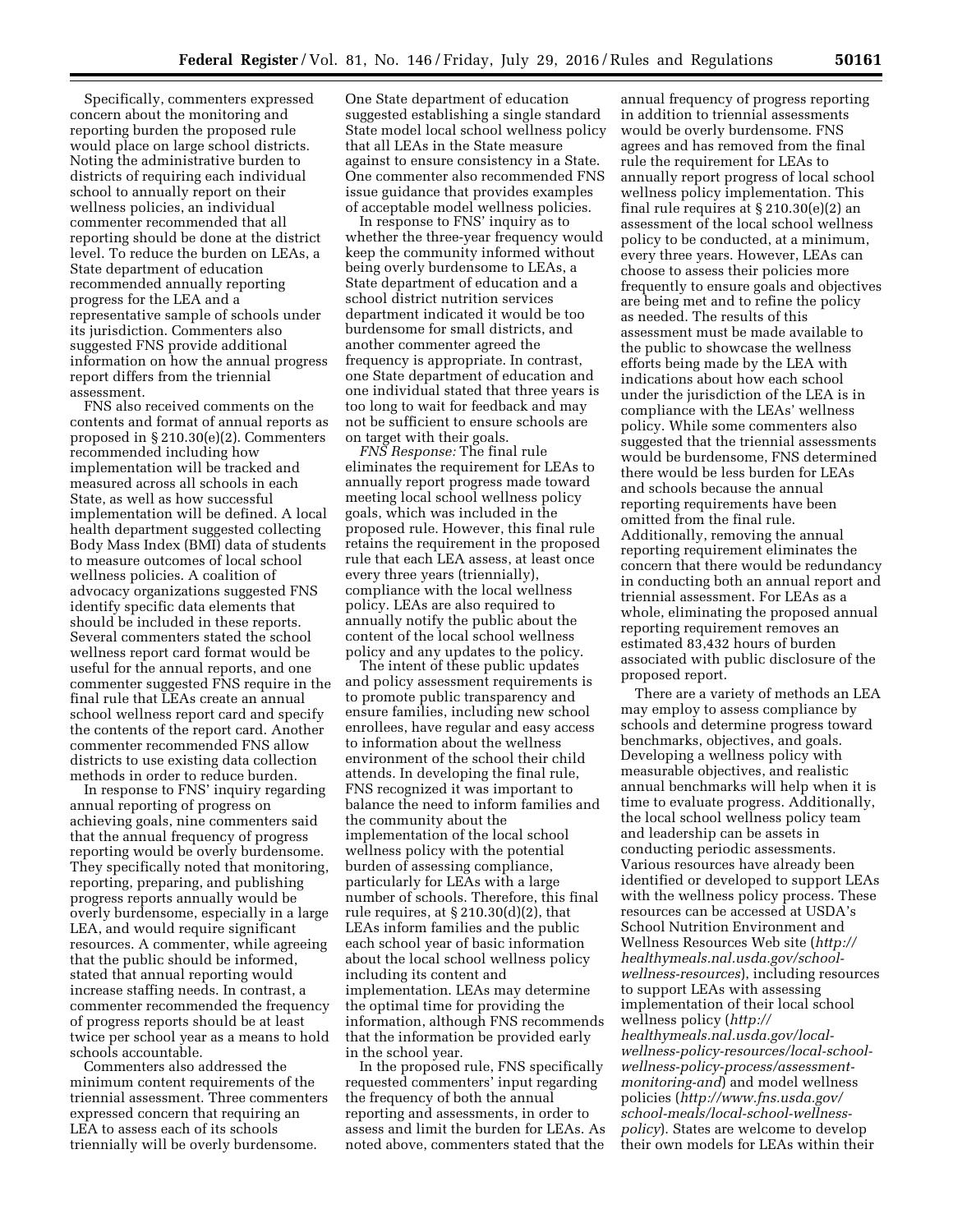jurisdiction. FNS will continue to work with ED and HHS to identify and update resources and provide technical assistance in this area.

While annual progress reporting has been removed from the final rule, it is important to note that under § 210.30(d)(2), the annual public notification requirement is still in place. LEAs or schools must notify households of the availability of the local school wellness policy information, including the Web site address or other information that would enable interested households to obtain additional information. FNS strongly encourages LEAs to provide as much information as possible to their communities about the school nutrition environment. As discussed previously in this final rule, at a minimum LEAs must annually inform and update the public about the content and implementation of the local school wellness policy. LEAs must also provide the position title of the designated local agency official(s) or school official(s) leading/coordinating the school wellness policy committee. FNS encourages LEAs or schools to include a summary of each school's events or activities related to local school wellness policy implementation, the name and contact information of the designated local agency official(s) or school official(s) leading/coordinating the school wellness policy committee, and information on how the public can get involved with the school wellness policy committee.

Accordingly, the final rule codifies the triennial assessment requirement in § 210.30(e)(2) and removes the proposed requirements related to the annual progress reports, including provisions that would have required informing the public about progress toward meeting the goals of the local school wellness policy (proposed § 210.30(d)(3)), annual reporting (proposed  $\S 210.30(e)(2)$ ), making updates or modifications based on annual progress reports (proposed § 210.30(e)(4)), and retaining documentation of annual progress reports for recordkeeping (proposed  $§ 210.30(f)(4)$ ).

#### Recordkeeping Requirement

*Proposed Rule:* Under proposed § 210.30(f), each LEA must maintain records to document compliance with local school wellness policy requirements. These records include but are not limited to:

• The written local school wellness policy;

• Documentation demonstrating compliance with community involvement requirements, including requirements to make the local school wellness policy, annual progress reports, and triennial assessments available to the public;

• Documentation of the triennial assessment of the local school wellness policy for each school under its jurisdiction; and

• Documentation of annual local school wellness policy progress reports for each school under its jurisdiction.

*Public Comments:* Approximately 55 commenter*s* addressed the proposed requirement, and of these, 50 commenters expressed support for the proposed recordkeeping requirements. These commenters included various stakeholders, including 28 participants in a form letter campaign. To avoid additional burden on schools, commenters recommended FNS clarify that the annual progress reports and the triennial assessments may be used to meet the recordkeeping requirement.

Two individual commenters stated that the proposed recordkeeping requirements are unnecessary to ensure each LEA has an effective wellness policy. One commenter expressed concern that as a result of the administrative burden, some LEAs may withdraw from the school meal programs.

*FNS Response:* This final rule establishes that each LEA must retain records to document compliance with the local school wellness policy requirements. FNS recognizes schools have many responsibilities and agrees with commenters that it is important to avoid additional burden on schools. However, it is important to remember that schools already maintain records for their existing local school wellness policies; these records are important for the administrative review of programs because they help document LEA activities regarding the local school wellness policy. Having recordkeeping documents already on file will satisfy administrative review requirements as well as allow the review process to go smoothly, which may ultimately reduce the burden schools face. Based on the number of supportive comments and the reduction in the administrative burden in this final rule due to the elimination of the annual reporting requirement, FNS disagrees that LEAs will withdraw from the school meal program due to the administrative burden associated with local wellness policies. Accordingly, this final rule retains the proposed recordkeeping provision, with the exception of documentation of annual progress reports; records retained by LEAs must include:

• The written local school wellness policy;

• Documentation demonstrating compliance with community involvement requirements;

• Documentation of the triennial assessment of the local school wellness policy; and

• Documentation to demonstrate compliance with the annual public notification requirements.

Documentation demonstrating compliance with community involvement requirements may include, for example, a copy of the solicitation on the LEA/school Web site or school newsletter. Documentation to demonstrate compliance with the public notification requirements may include, for example, a copy of the LEA/school Web page where the local school wellness policy has been posted or a copy of the school newsletter or local newspaper. FNS will work with State agencies to prove technical assistance on documentation requirements and address questions that may arise during implementation. In addition, FNS will continue working with partners to clarify any implementation issues that may impact participation in the NSLP and SBP.

Accordingly, the final rule codifies in § 210.30(f), the proposed requirement that each local educational agency must retain records to document compliance with the requirements of this section.

#### *Related Information*

#### Timeline for Implementation

*Proposed Rule:* The local school wellness policy proposed rule did not propose a date by which LEAs would need to comply with the proposed requirements.

*Public Comments:* The timeline for implementing the requirements was addressed by approximately 55,000 commenters. The majority of those comments were submitted as part of several large form letter campaigns.

In general, commenters expressed support for establishing a timeline for implementation and most of the comments urged FNS to finalize the rule quickly and to work with schools to ensure full implementation. Many commenters recommended that FNS require implementation between one and two years after the rule is finalized. A department of education explained that the one to two year requirement would provide LEAs with one year of planning time, which would be needed to develop the new infrastructure, and additional time for implementation.

Several commenters, including two health associations and a coalition of school districts, recommended that FNS require implementation within one year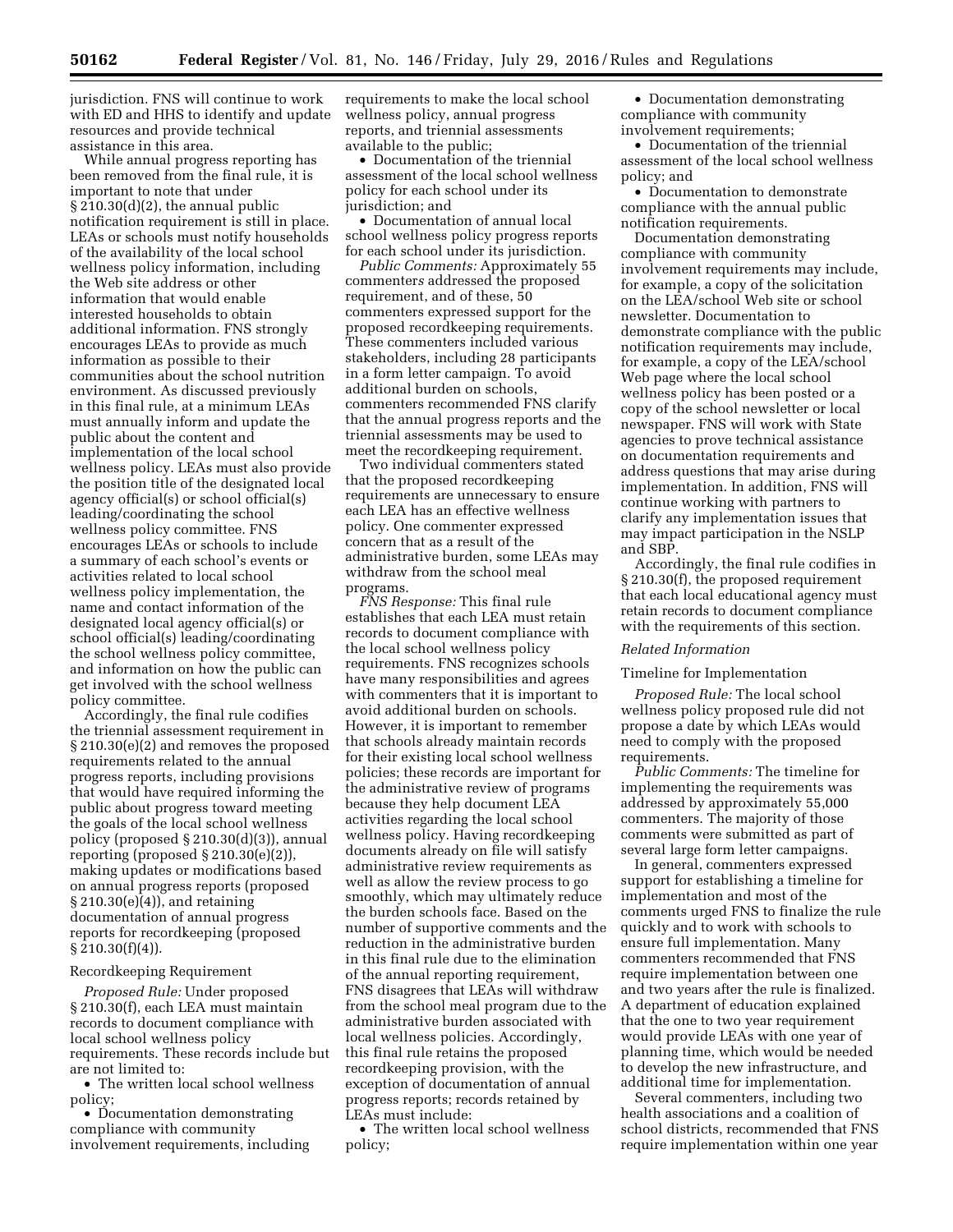to provide schools adequate preparation time and also ensure that children benefit quickly. A health association suggested implementation during the 2015–16 school year because it would most effectively protect children's health and would provide FNS and schools sufficient time to prepare and implement the standards.

A health advocacy organization suggested specifying the date FNS will release the model policies and best practices, and include a deadline for LEAs to publish their wellness policies. Three commenters recommended the timeline be flexible, allowing LEAs and schools sufficient time to adjust to required changes and to account for the variability in existing wellness policies.

A school district suggested that school districts will need multiple years to develop and transition to the proposed assessment system, especially if no new funding is available. Six individual commenters suggested that FNS require LEAs to implement the policies within one to three years following the date the rule is finalized. Two school food service staff expressed concern over the amount of recent regulations and suggested an extended period for implementation. One of the school food service staff urged FNS to wait until schools have had sufficient time to implement competitive foods nutrition standards and suggested waiting two or more years prior to implementation.

Three commenters addressed potential timelines for implementing the proposed marketing requirements. One of the commenters requested that FNS provide significant time, while another recommended FNS ensure the implementation timeline does not impact current contracts between LEAs and vendors. Another of the commenters suggested a three year timeline stating that it will be a challenge for schools to implement wellness policies concurrently with other requirements.

*FNS Response:* In response to commenters' concerns, this final rule becomes effective on August 29, 2016. By that date, LEAs must begin developing a revised local school wellness policy. LEAs must fully comply with the requirements of the final rule by June 30, 2017. By SY 2017– 2018, LEAs must complete a triennial assessment.

FNS acknowledges the first few years of implementation may be challenging as new groups work together to establish a healthy school nutrition environment. FNS also recognizes that LEAs need planning time to develop the infrastructure and ensure all parties are well informed and trained to meet the

new requirements. State agencies and FNS will assist LEAs in the transition to these new requirements by the focusing on technical assistance during administrative reviews to facilitate implementation of the local school wellness policy requirements.

It is important to understand that 99 percent of students in public schools are enrolled in districts that already have wellness policies in place. LEAs and schools have been implementing local school wellness policies since school year 2006, pursuant to Federal requirements. As discussed in the Regulatory Impact Analysis, most schools have local school wellness policies that meet at least some of the requirements under the Child Nutrition Act, and many have incorporated elements that were newly required under HHFKA. However, many LEAs will likely need to update their wellness policies to be in full compliance with this final rule. LEAs may begin or continue implementing these provisions prior to the effective date provided in this final rule. FNS currently has available more than 100 tools and resources on the School Nutrition Environment and Wellness Resources Web site, which LEAs and schools may consult for information and resources on implementing, enhancing, and maintaining local school wellness policies. In addition, FNS continues to regularly offer presentations and webinars to various audiences detailing the requirements of the local school wellness policy.

Accordingly, this final rule is effective on August 29, 2016, as specified in the **DATES** section of this preamble.

# **IV. Implementation Resources**

Healthy eating, physical activity, and wellness among children and adolescents are the goals of several government agencies. In an effort to combine efforts and resources, FNS convened a workgroup including ED and HHS, acting through CDC, in April 2011. This workgroup conducted several needs assessment activities to help determine the training and technical assistance needs of LEAs in implementing the local school wellness policy requirements. Based on this assessment, the workgroup developed a five-year technical assistance plan. The workgroup has identified best practices and success stories for local school wellness policy implementation as well as other technical assistance resources that will support LEAs in developing, updating and assessing their policies.

To assist with implementation of the local school wellness policies, FNS has established a Web site (*[http://](http://www.fns.usda.gov/tn/local-school-wellness-policy)*

*[www.fns.usda.gov/tn/local-school](http://www.fns.usda.gov/tn/local-school-wellness-policy)[wellness-policy](http://www.fns.usda.gov/tn/local-school-wellness-policy)*) that provides information about the Federal requirements, local process, technical assistance, tools and resources, monitoring, and funding a local school wellness policy. Tools and resources available on this Web site include materials to design, implement, promote, disseminate, and evaluate local school wellness policies, as well as overcome barriers to adoption of local school wellness policies. Furthermore, FNS' Team Nutrition initiative has standards-based lessons plans and curricula for pre-kindergarten through Grade 8, classroom-based lesson plans, recipes, guidance to improve the quality of school meals, and other materials for nutrition education and promotion, including songs, games, posters, videos, event-planning booklet, wellness communication toolkit, school garden activities, and a graphics library. These resources and materials are available free of charge for schools that participate in Federal child nutrition programs (*[http://www.fns.usda.gov/tn/](http://www.fns.usda.gov/tn/resource-library) [resource-library](http://www.fns.usda.gov/tn/resource-library)*). These materials also are available to the general public for download at no cost.

In addition, the ''School Nutrition Environment and Wellness Resources'' Web site, operated by USDA National Agricultural Library's Healthy Meals Resource System (Team Nutrition's training and technical assistance component), helps LEAs find the resources they need to meet the local school wellness policy requirements and recommendations to establish a healthier school nutrition environment (*[http://healthymeals.nal.usda.gov/](http://healthymeals.nal.usda.gov/school-wellness-resources) [school-wellness-resources](http://healthymeals.nal.usda.gov/school-wellness-resources)*). The ''School Nutrition Environment and Wellness Resources'' Web site has information and resources on:

• Local School Wellness Policy Process steps to put the policy into action;

• Required Wellness Policy Elements to meet the Federal requirements;

• Healthy School Nutrition Environment improvements related to food and physical activity;

• Samples, Stories, and Guidance ideas for schools including sample model wellness policies, and State school health policies and resources;

• Research Reports on school wellness; and

• Grants and funding opportunities related to child nutrition and physical activity.

FNS and CDC have made available a collection of stories from a diverse group of schools that succeeded in improving students' nutritional and physical activity status through their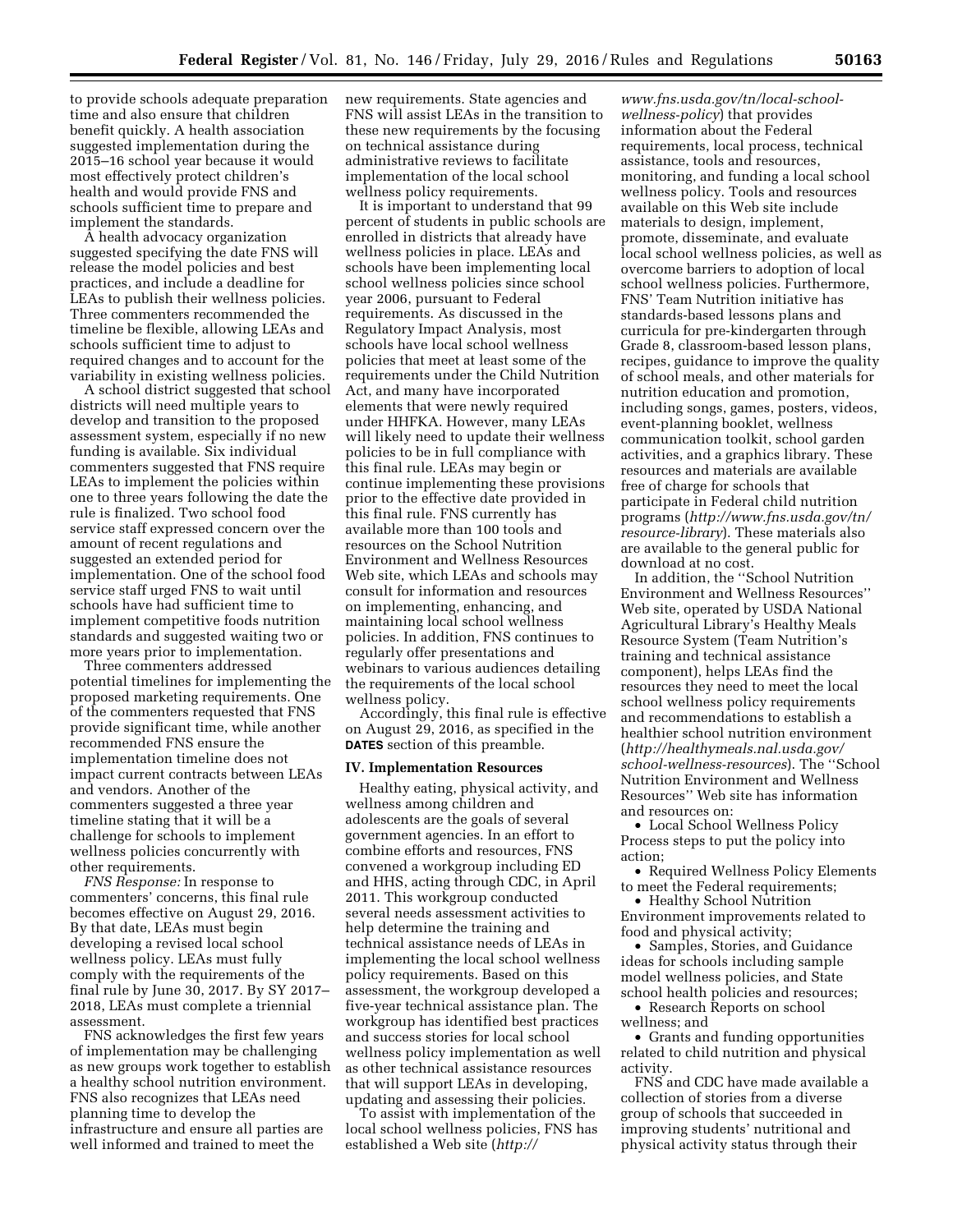local school wellness policy. LEAs can read each story to gather implementation ideas on the steps and strategies other schools have used to implement wellness policies, including activities in key areas such as improving school meals and increasing physical activity levels among students. Best practice stories and strategies are available on the ''School Nutrition Environment and Wellness Resources'' Web site at *[http://healthymeals](http://healthymeals-u.nal.usda.gov/local-wellness-policy-resources/samples-stories-and-guidance/success-storiesbest-practices)[u.nal.usda.gov/local-wellness-policy](http://healthymeals-u.nal.usda.gov/local-wellness-policy-resources/samples-stories-and-guidance/success-storiesbest-practices)[resources/samples-stories-and](http://healthymeals-u.nal.usda.gov/local-wellness-policy-resources/samples-stories-and-guidance/success-storiesbest-practices)[guidance/success-storiesbest-practices](http://healthymeals-u.nal.usda.gov/local-wellness-policy-resources/samples-stories-and-guidance/success-storiesbest-practices).* 

LEAs can use the Model Local School Wellness Policy to help create their local school wellness policy and meet the minimum Federal requirements for local school wellness policy implementation. This model local school wellness policy template was developed by the Alliance for a Healthier Generation, has been thoroughly reviewed by the FNS, and is in compliance with the statutory requirements for local school wellness policies, as well as this final regulation. This model wellness policy will be revised by the Alliance for a Healthier Generation to be consistent with this final regulation and reviewed by FNS to confirm compliance. Once completed, it will be made available, along with other sample wellness policies, on the ''School Nutrition Environment and Wellness Resources'' Web site at *[http://](http://healthymeals.nal.usda.gov/local-wellness-policy-resources/model-wellness-policies)  [healthymeals.nal.usda.gov/local](http://healthymeals.nal.usda.gov/local-wellness-policy-resources/model-wellness-policies)[wellness-policy-resources/model](http://healthymeals.nal.usda.gov/local-wellness-policy-resources/model-wellness-policies)[wellness-policies.](http://healthymeals.nal.usda.gov/local-wellness-policy-resources/model-wellness-policies)* 

FNS will continue to identify, develop, and post resources to the Team Nutrition and ''School Nutrition Environment and Wellness Resources'' Web sites including guidance materials, Frequently Asked Questions, sample and model local school wellness policies that will help LEAs assess the extent to which the local school wellness policy compares to model local school wellness policies, as required under the triennial assessment. In addition, best practices and other technical assistance will be provided by FNS as needed to develop, implement, assess, and report on local school wellness policies that promote healthy school nutrition environments.

# **Procedural Matters**

# *Executive Order 12866 and Executive Order 13563*

Executive Orders 12866 and 13563 direct agencies to assess all costs and benefits of available regulatory alternatives and, if regulation is necessary, to select regulatory approaches that maximize net benefits

(including potential economic, environmental, public health and safety effects, distributive impacts, and equity). Executive Order 13563 emphasizes the importance of quantifying both costs and benefits, of reducing costs, of harmonizing rules, and of promoting flexibility.

This final rule has been designated a ''significant regulatory action'' under section 3(f) of Executive Order 12866. Accordingly, the rule has been reviewed by the Office of Management and Budget.

#### *Regulatory Impact Analysis Summary*

As required for all rules that have been designated significant by the Office of Management and Budget, a Regulatory Impact Analysis (RIA) was developed for this proposal. A summary is presented below. The complete RIA is included in the docket for this rule at *[www.regulations.gov.](http://www.regulations.gov)* 

### *Need for Action*

The final rule updates the regulations governing the administration of USDA's Child Nutrition Programs in response to statutory changes made by The Healthy, Hunger-Free Kids Act of 2010.7 Section 204 of the Healthy, Hunger-Free Kids Act of 2010 added section 9A to the Richard B. Russell National School Lunch Act. This new section requires local educational agencies (LEAs) to establish local wellness policies and expands the scope of existing wellness policies; brings additional stakeholders into the development, implementation, and review of local school wellness policies; and requires public updates on the content and implementation of the wellness policies.

### *Benefits*

The 2004 legislation placed the responsibility for developing a local school wellness policy at the local level, so the unique needs of each school under the jurisdiction of the LEA could be addressed. Each LEA was required to establish a local school wellness policy that set goals for nutrition education, physical activity, and other schoolbased activities designed to promote student wellness, and to include nutrition guidelines for all foods available on the school campus during the school day. The legislation tasked the Secretary with developing regulations providing the framework and guidelines for LEA's local school wellness policies, including minimum goals, nutrition guidelines, and requirements.

The final rule expands the scope of existing wellness policies, bringing additional stakeholders into the development, implementation, and review of local school wellness policies, and it also requires public updates on the content and implementation of the wellness policies. Specifically, it provides guidelines for local educational agencies and the Department regarding their roles in these policies, as required by the Healthy, Hunger-Free Kids Act of 2010.

As documented in the Bridging the Gap study,<sup>8</sup> there is substantial variability in local wellness policies, in the strength of those policies, and in policy enforcement, meaning that not all school children are benefitting from the policies in their schools.

The final rule strengthens the requirements for the local wellness policies. Under the final rule, LEAs and schools are encouraged to identify specific, measurable objectives with attention to both long- and short-term goals. The wellness committee responsibilities have also been expanded to include oversight on policy implementation. LEAs must now designate at least one LEA official to be responsible for periodically determining the extent to which schools are in compliance with their wellness policies and the extent to which the policy compares with model policy.

The final rule also includes a provision requiring that LEA local school wellness policies include standards that limit in-school marketing to only those foods and beverages that meet the standards in the Smart Snacks in Schools final rule. The new marketing requirement for local school wellness policies will mean that children are presented with images and signs that promote healthier foods and beverages and that the products that are marketed will match the snack foods and beverages that will be available in schools.

Under the final rule, schools must also inform and update the public about

<sup>7</sup>Public Law 111–296.

<sup>8</sup>Chriqui JF, Resnick EA, Schneider L, Schermbeck R, Adcock T, Carrion V, Chaloupka FJ. *School District Wellness Policies: Evaluating Progress and Potential for Improving Children's Health Five Years after the Federal Mandate. School Years 2006–07 through 2010–11.* Volume 3. Chicago, IL: Bridging the Gap Program, Health Policy Center, Institute for Health Research and Policy, University of Illinois at Chicago, 2013, *[www.bridgingthegapresearch.org.](http://www.bridgingthegapresearch.org)* The Bridging the Gap study examined hard copies of written wellness policies from nationally representative samples of between 579 and 679 public school districts for each school year from SY 2006–2007 through SY2010–2011. Response rates in all years exceeded 90 percent. See p. 45 of the Bridging the Gap study for additional methodological information.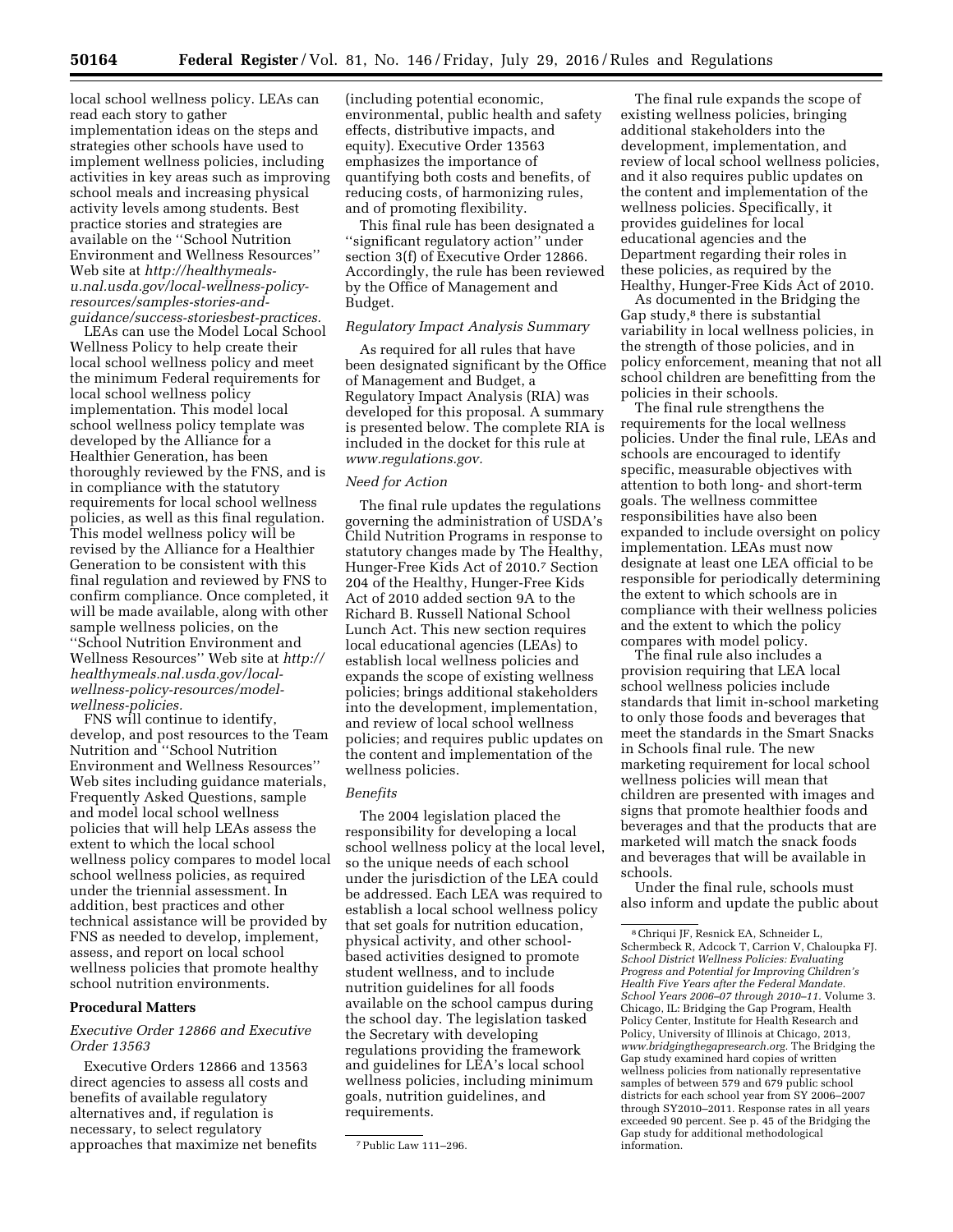the content of their policies and the status of policy implementation. LEAs must also formally assess their policies to ensure that goals and objectives are being met. With greater transparency on the effectiveness of these policies, parents and other community stakeholders will be better informed and positioned to improve the school nutrition and wellness environment.

As cited in Bridging the Gap, increasing numbers of peer-reviewed studies demonstrate the correlation between healthy nutrition and physical activity on the one hand and improved academic performance and improved classroom behavior on the other.9 A recent Institute of Medicine report found that ''increasing physical activity and physical fitness may improve academic performance and that time in the school day dedicated to recess, physical education class, and physical activity in the classroom may also facilitate academic performance. . . . Available evidence suggests that mathematics and reading are the academic topics that are most influenced by physical activity. These topics depend on efficient and effective executive function, which has been linked to physical activity and physical fitness.'' 10 Similar correlations between

better fitness and better academic performance have been found in Texas among students in grades 3–12, among Massachusetts middle school students, and among Illinois 3rd and 5th graders.11

A literature review of 33 peerreviewed papers (including six studies using large, nationally representative studies) finds increasing evidence supporting the idea that schools' policies on foods, beverages, and physical activity are correlated with calories consumed and expended by school age children, and even to children's body mass indexes.12 Consequently, we believe that strengthening local wellness policies will have real positive effects on the health outcomes for students, though these benefits cannot be quantified nationally with precision using existing data given the lack of baseline or ongoing data about student health status.

Finally, the rule requires LEAs to give increased attention to their implementation of the new school meal pattern requirements and the Smart Snacks in Schools requirements. As described in the regulatory impact analysis published with the school meals rule,13 the benefits of the new school meal pattern requirements

include improved nutrition and diets to students and likely improved health outcomes. Furthermore, as described in the regulatory impact analysis published with the Smart Snacks in Schools rule, the benefits of the Smart Snacks in Schools rule likely include decreased consumption of solid fats and added sugars and decreased obesity rates.

# *Costs/Administrative Impact*

There are no transfers as a result of this rule, and we estimate that there is no quantifiable economic impact beyond the new administrative, recordkeeping, and reporting requirements for LEAs established as a result of this rule. LEAs will face increased administrative, recordkeeping, and reporting burdens in order to conduct triennial assessments of wellness policies and policy implementation and retain documentation of these assessments. We estimate these costs to be approximately \$4 million per year across the entire United States and note that they are attributable to statutory requirements, rather than discretionary regulatory requirements. A summary table of the estimated costs of the final rule is provided below.

# RECORD AND REPORTING REQUIREMENT COSTS FOR LOCAL SCHOOL WELLNESS POLICIES

| Administrative burden on LEAs                                                                                             | Fiscal year (millions) |                                            |                                                |       |       |        |
|---------------------------------------------------------------------------------------------------------------------------|------------------------|--------------------------------------------|------------------------------------------------|-------|-------|--------|
|                                                                                                                           | 2016                   | 2017                                       | 2018                                           | 2019  | 2020  | Total  |
|                                                                                                                           |                        | <b>Additional Reporting Burden on LEAs</b> |                                                |       |       |        |
| LEA must establish and/or update local<br>wellness policies for all schools partici-                                      | \$2.6                  | \$2.6                                      | \$2.7                                          | \$2.8 | \$2.9 | \$13.6 |
| LEA must inform the public annually<br>about the content and implementation<br>of the local school wellness policy and    |                        |                                            |                                                |       |       |        |
| LEA must conduct triennial assessments<br>of schools' compliance with the local<br>school wellness policy and inform pub- | 0.5                    | 0.5                                        | 0.5                                            | 0.6   | 0.6   | 2.7    |
|                                                                                                                           | 0.9                    | 0.9                                        | 0.9                                            | 0.9   | 1.0   | 4.5    |
| Total Estimated Reporting Burden                                                                                          | 3.9                    | 4.0                                        | 4.2                                            | 4.3   | 4.4   | 20.9   |
|                                                                                                                           |                        |                                            | <b>Additional Recordkeeping Burden on LEAs</b> |       |       |        |
| SFA/LEA must retain records to docu-<br>ment compliance with the local school<br>wellness policy requirements             | 0.1                    | 0.1                                        | 0.1                                            | 0.1   | 0.1   | 0.7    |

9Chriqui et al., 2013, p. 4.

<sup>10</sup>Committee on Physical Activity and Physical Education in the School Environment, Food and Nutrition Board, Institute of Medicine, *Educating the Student Body: Taking Physical Activity and Physical Education to School,* edited by Kohl and Cook HD (Washington, DC: National Academies Press, 2013), available online at *[http://](http://www.ncbi.nlm.nih.gov/books/NBK201501/) [www.ncbi.nlm.nih.gov/books/NBK201501/.](http://www.ncbi.nlm.nih.gov/books/NBK201501/)* 

<sup>11</sup>Troust, SG, Active Living Research, ''Active education: physical education, physical activity, and academic performance.'' Available online at *[http://activelivingresearch.org/files/ALR](http://activelivingresearch.org/files/ALR_Brief_ActiveEducation_Summer2009.pdf)*\_*Brief*\_ *ActiveEducation*\_*[Summer2009.pdf.](http://activelivingresearch.org/files/ALR_Brief_ActiveEducation_Summer2009.pdf)* 

<sup>12</sup>Chriqui et al., 2013, p. 4. Chriqui FJ, Healthy Eating Research, Bridging the Gap, ''Influence of competitive food and beverage policies on children's diets and childhood obesity,'' p. 6.

Available online at *[http://](http://healthyeatingresearch.org/wp-content/uploads/2013/12/Competitive_Foods_Research_Review_HER_BTG_7-2012.pdf)* 

*[healthyeatingresearch.org/wp-content/uploads/](http://healthyeatingresearch.org/wp-content/uploads/2013/12/Competitive_Foods_Research_Review_HER_BTG_7-2012.pdf) [2013/12/Competitive](http://healthyeatingresearch.org/wp-content/uploads/2013/12/Competitive_Foods_Research_Review_HER_BTG_7-2012.pdf)*\_*Foods*\_*Research*\_*Review*\_ *HER*\_*BTG*\_*[7-2012.pdf.](http://healthyeatingresearch.org/wp-content/uploads/2013/12/Competitive_Foods_Research_Review_HER_BTG_7-2012.pdf)* 

<sup>13</sup>**Federal Register**, Vol. 77, No. 17, pp. 4088– 4167.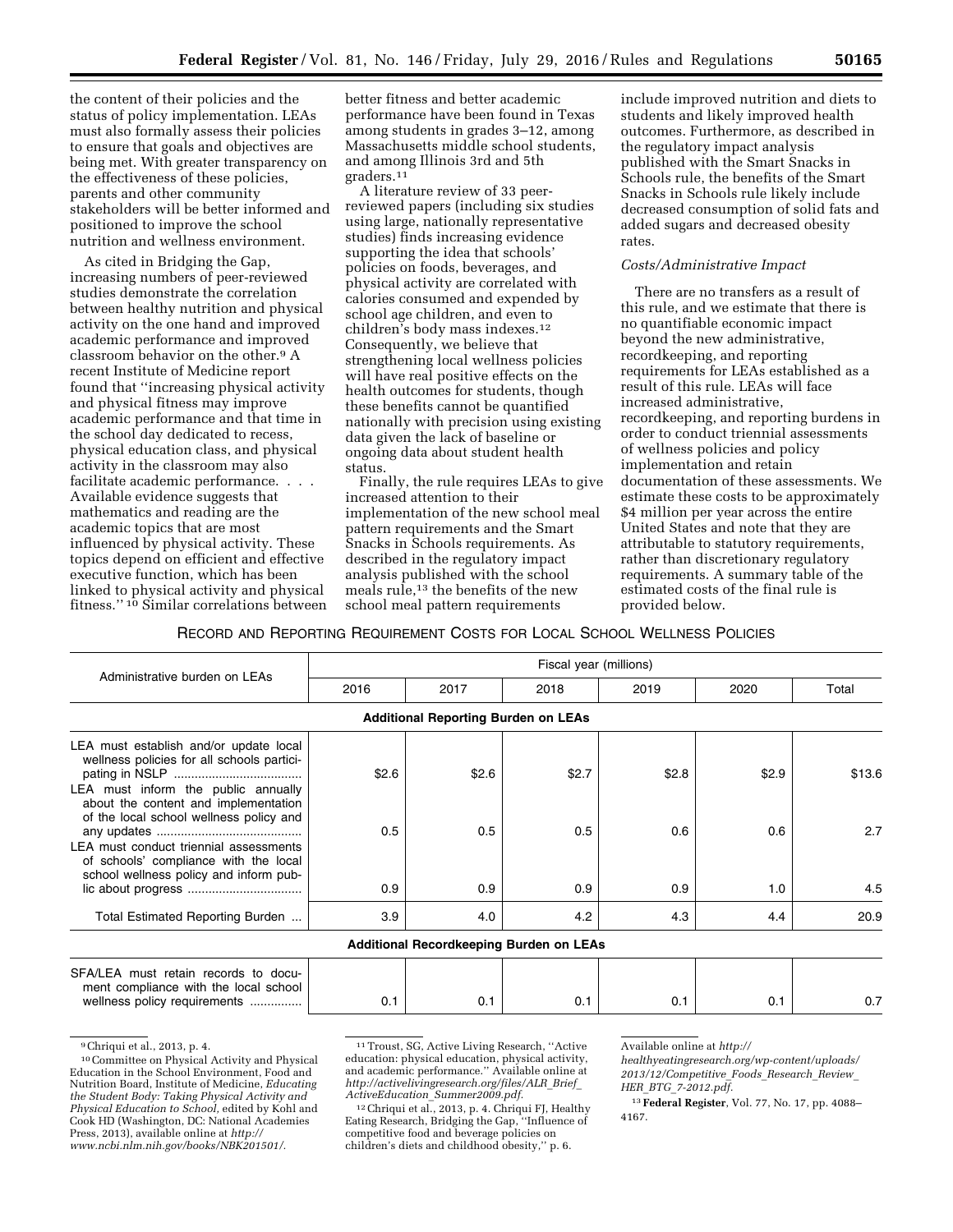# RECORD AND REPORTING REQUIREMENT COSTS FOR LOCAL SCHOOL WELLNESS POLICIES—Continued

| Administrative burden on LEAs                       | Fiscal year (millions) |      |      |      |      |       |
|-----------------------------------------------------|------------------------|------|------|------|------|-------|
|                                                     | 2016                   | 2017 | 2018 | 2019 | 2020 | Total |
| Total Additional Administrative Bur-<br>den on LEAs | 4.1                    | 4.2  | 4.3  | 4.4  | 4.6  | 21.6  |

\* The BLS, FY2014 employer cost for State and local government public administration employee wage rate is used in this estimate and inflated on a fiscal year basis by State and Local Price Index used in PB2016.

#### *Regulatory Flexibility Act Summary*

This rule has been reviewed with regard to the requirements of the Regulatory Flexibility Act (RFA) of 1980, (5 U.S.C. 601–612). It has been certified that this rule will have a significant impact on a substantial number of small entities. A summary is presented below. The complete RFA is included in the docket for this rule at *[www.regulations.gov.](http://www.regulations.gov)* 

The requirements established by this final rule will apply to LEAs which meet the definitions of ''small governmental jurisdiction'' and ''small entity'' in the Regulatory Flexibility Act. The regulatory flexibility analysis considers the impact of the final rule on small businesses. The final rule has the potential to affect approximately 20,000 local educational agencies and some 105,000 schools operating in the U.S. We estimate that the administrative cost for schools will be on average about \$41 per school per year. The marketing limitations in the final rule could affect vending machine operators and marketing companies as they change existing marketing to meet the requirements. Because of the changes in products available in schools due to the Smart Snacks in Schools interim rule, we believe that much of that change will already have occurred, but there may still be some labor costs associated with changing the marketing campaigns. It is expected that marketing in schools will not decrease; it will be updated to promote healthier foods and beverages.

#### *Unfunded Mandates Reform Act*

Title II of the Unfunded Mandates Reform Act of 1995 (UMRA), Public Law 104–4, establishes requirements for Federal agencies to assess the effects of their regulatory actions on State, local and tribal governments and the private sector. Under section 202 of the UMRA, the Department generally must prepare a written statement, including a cost benefit analysis, for proposed and final rules with ''Federal mandates'' that may result in expenditures by State, local or tribal governments, in the aggregate, or the private sector, of \$146 million or more (when adjusted for 2016 inflation; GDP deflator source: Table 1.1.9 at

*[http://www.bea.gov/iTable\)](http://www.bea.gov/iTable)* in any one year. When such a statement is needed for a rule, Section 205 of the UMRA generally requires the Department to identify and consider a reasonable number of regulatory alternatives and adopt the most cost effective or least burdensome alternative that achieves the objectives of the rule.

A school district and six individuals submitted comments asserting that the proposed rule represents an unfunded mandate. One individual commenter noted that this additional duty should not be placed on child nutrition directors without additional funding. The school district stated that FNS is estimating implementation costs to be quite low so that the Unfunded Mandates Reform Act does not apply. The other individual commenters made general statements that this rule results in an unfunded mandate.

The provisions in this regulation are statutory requirements, not discretionary. Furthermore, FNCS has provided flexibilities for LEAs. For example, the rule allows the LEA to choose the appropriate LEA or school official responsible for oversight of the local wellness policy. Schools were previously required to have local wellness policies in place, the effort required to update local wellness policies to bring them into compliance with the requirements of this rule is estimated to be less than \$5 million dollars per year. This is well below the \$146 million threshold that triggers the cost benefit analysis required for unfunded mandates. The cost estimates for this rule are discussed in more detail above and in the complete Regulatory Impact Analysis included in the docket for this rule at *[www.regulations.gov.](http://www.regulations.gov)* 

Based on these cost estimates, FNS has determined that this final rule does not contain Federal mandates (under the regulatory provisions of Title II of the UMRA) for State, local and tribal governments or the private sector of \$146 million or more in any one year. Thus, the rule is not subject to the requirements of sections 202 and 205 of the UMRA.

# *Executive Order 12372*

The National School Lunch Program (NSLP), School Breakfast Program (SBP), State Administrative Expenses (SAE), Special Milk Program (SMP), Child and Adult Care Food Program (CACFP), and Summer Food Service Program (SFSP) are listed in the Catalog of Federal Domestic Assistance Programs under NSLP No. 10.555, SBP No. 10.553, SAE No. 10.560, SMP No. 10.556, CACFP No. 10.558, and SFSP No. 10.559, respectively and are subject to Executive Order 12372 which requires intergovernmental consultation with State and local officials (See 2 CFR chapter IV). The Child Nutrition Programs are federally funded programs administered at the State level. The Department headquarters and regional office staff engage in ongoing formal and informal discussions with State and local officials regarding program operational issues. This structure of the Child Nutrition Programs allows State and local agencies to provide feedback that forms the basis for any discretionary decisions made in this and other rules.

## *Executive Order 13132*

Executive Order 13132 requires Federal agencies to consider the impact of their regulatory actions on State and local governments. Where such actions have federalism implications, agencies are directed to provide a statement for inclusion in the preamble to the regulations describing the agency's considerations in terms of the three categories called for under section (6)(b)(2)(B) of Executive Order 13132. USDA has considered the impact of this rule on State and local governments and has determined that this rule does not have federalism implications. This rule does not impose substantial or direct compliance costs on State and local governments. Therefore, under Section 6(b) of the Executive Order, a federalism summary impact statement is not required.

# *Executive Order 12988*

This rule has been reviewed under Executive Order 12988, Civil Justice Reform. This rule is intended to have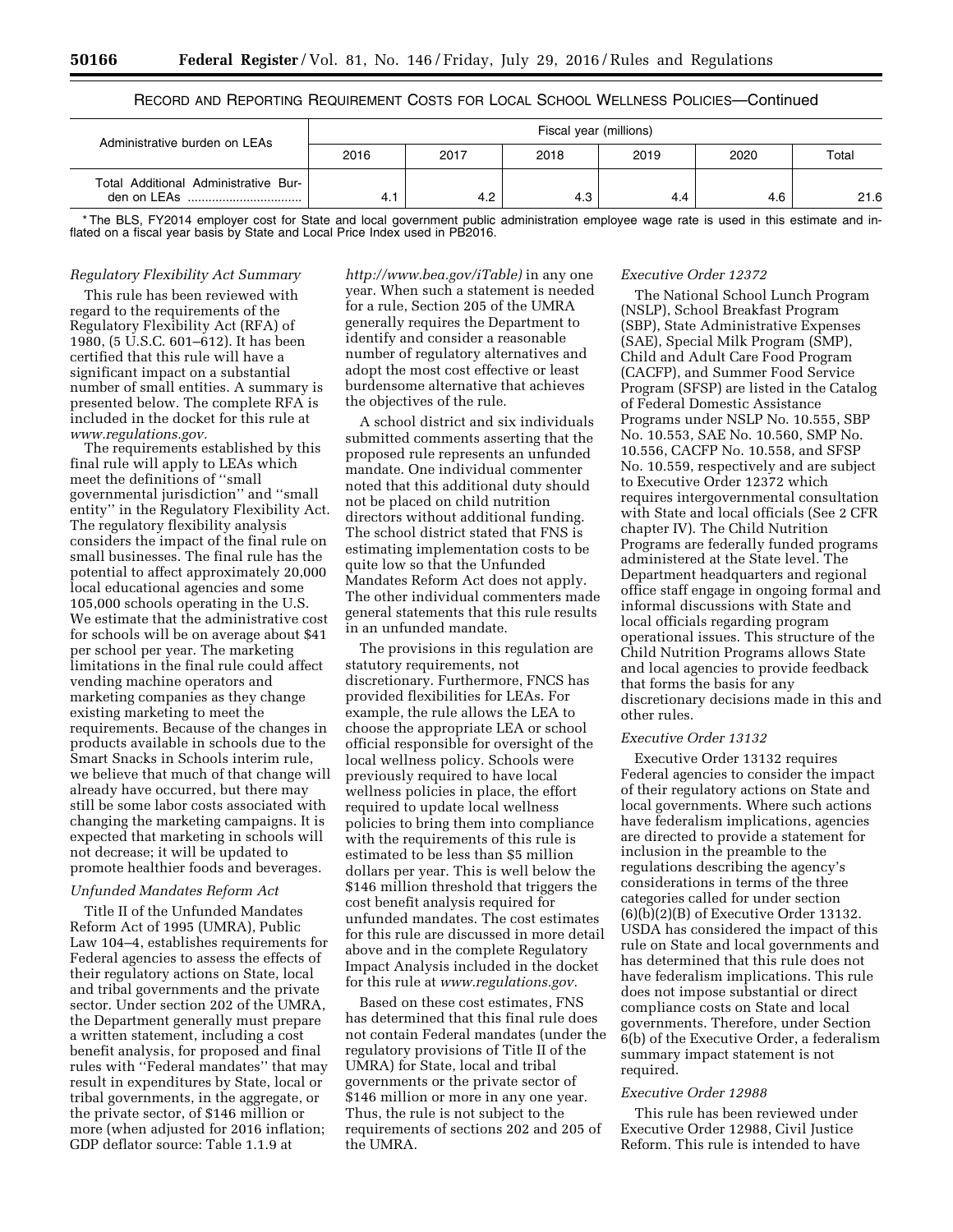preemptive effect with respect to any State or local laws, regulations or policies which conflict with its provisions or which would otherwise impede its full implementation, however, FNS is not aware of any specific situations in which this would occur. This rule is not intended to have retroactive effect unless specified in the **DATES** section of the final rule. Prior to any judicial challenge to the provisions of this rule or the application of its provisions all applicable administrative procedures in § 210.18(q) or § 235.11(f) must be exhausted.

#### *Civil Rights Impact Analysis*

FNS has reviewed this rule in accordance with Departmental Regulations 4300–4, ''Civil Rights Impact Analysis,'' and 1512–1, ''Regulatory Decision Making Requirements.'' After a careful review of the rule's intent and provisions, FNS has determined that this rule is not intended to limit or reduce in any way the ability of protected classes of individuals to receive benefits on the basis of their race, color, national origin, sex, age or disability nor is it intended to have a differential impact on minority owned or operated business establishments and woman-owned or operated business establishments that participate in the Child Nutrition Programs.

# *Paperwork Reduction Act*

The Paperwork Reduction Act of 1995 (44 U.S.C. Chap. 35; see 5 CFR part 1320) requires that the Office of Management and Budget (OMB) approve all collections of information by a Federal agency from the public before they can be implemented. Respondents are not required to respond to any collection of information unless it displays a current, valid OMB control number. This rule contains information

collection requirements subject to approval by OMB.

A 60-day notice was embedded into the proposed rule, ''7 CFR parts 210 and 220 Local School Wellness Policy Implementation Under the Healthy, Hunger-Free Kids Act of 2010,'' published in the **Federal Register** at 79 FR 10693 on February 26, 2014, which provided the public an opportunity to submit comments on the information collection burden resulting from this rule.

One commenter stated that this rule adds significant paperwork to already overworked Food Service Directors nationwide, specifically noting that the current three-year review cycle takes a month for preparation. The majority of the estimated burden for this final rule is in establishing local school wellness polices as required by the HHFKA. This is a one-time occurrence, but comprises an estimated 99,110 hours (63 percent) of the total estimated 156,923 hours. It is likely that the majority of LEAS have already established these policies; however, the burden needs to be accounted for in this final rule. Once every three years, a triennial assessment is required by the HHFKA and accounts for an estimated 33,035 hours annually (21 percent). Annually, the HHFKA required that LEAs inform the public and make any updates available to the public and this accounts 12.6 percent of the total burden. Retaining records accounts for an estimated 3 percent of the total burden. The burden associated with the Administrative Review, occurring every three years, is not part of this final rule.

Another commenter suggested that the workload burden at the LEA level would be greater than USDA's anticipated burden for larger districts. Based on comments received, FNS has removed from the final rule the proposed 210.30(e)(2) which would have required annual reporting of each

school's progress in meeting policy goals. Eliminating the proposed annual reporting requirement caused a significant reduction of 83,432 responses and 83,432 burden hours for public disclosure of the proposed report. The final rule clarifies that only LEAs are required to establish local school wellness policies, not each individual school which decreased the number of responses by 83,432; however, the estimated hours per response were increased accordingly to respond to comments regarding burden hours to ensure no decrease in the burden hours for this provision.

In response to these comments, the changes between the proposed burden and the burden for the final rule resulted in an overall decrease of 63,565 hours for public disclosure and a decrease of 21,117 hours for recordkeeping.

This is a new collection. The provisions in this final rule create new burden which will be merged into a currently approved information collection titled ''National School Lunch Program'' (NSLP), OMB Number 0584–0006, which expires on April 30, 2016.

In accordance with the Paperwork Reduction Act of 1995, the information collection requirements associated with this final rule, which were filed under 0584–0592, have been submitted for approval to OMB. When OMB notifies FNS of its decision, FNS will publish a notice in the **Federal Register** of the action.

FNS is requesting an estimated 151,967 hours for LEAs to publicly disclose local school wellness policies and their triennial assessment results. FNS is requesting an estimated 4,956 hours for recordkeeping requirements for LEAs. The following table reflects estimated burden associated with the new information collection requirements:

ESTIMATED ANNUAL BURDEN FOR 0584–0592, LOCAL WELLNESS POLICY IMPLEMENTATION UNDER THE HEALTHY, HUNGER—FREE KIDS ACT OF 2010

[7 CFR Parts 210 and 220]

| Affected public                                                                                                                   | 7 CFR reference                   | Estimated<br>number of<br>respondents | Frequency of<br>response | Total annual<br>responses | Estimated<br>hours per<br>response | Estimated<br>annual<br>burden hours |
|-----------------------------------------------------------------------------------------------------------------------------------|-----------------------------------|---------------------------------------|--------------------------|---------------------------|------------------------------------|-------------------------------------|
| Reporting                                                                                                                         |                                   |                                       |                          |                           |                                    |                                     |
| Each LEA must<br>update local<br>wellness policies for all partici-<br>pating schools.                                            | $210.30(a)$ ,<br>$210.30(c)(5)$ . | 19,822                                |                          | 19.822                    | 5                                  | 99,110                              |
| LEAs must inform the public annu-<br>ally about the local wellness pol-<br>icy and make any updates avail-<br>able to the public. | $210.30(d)(2)$ , 220.7.           | 19.822                                |                          | 19.822                    |                                    | 19.822                              |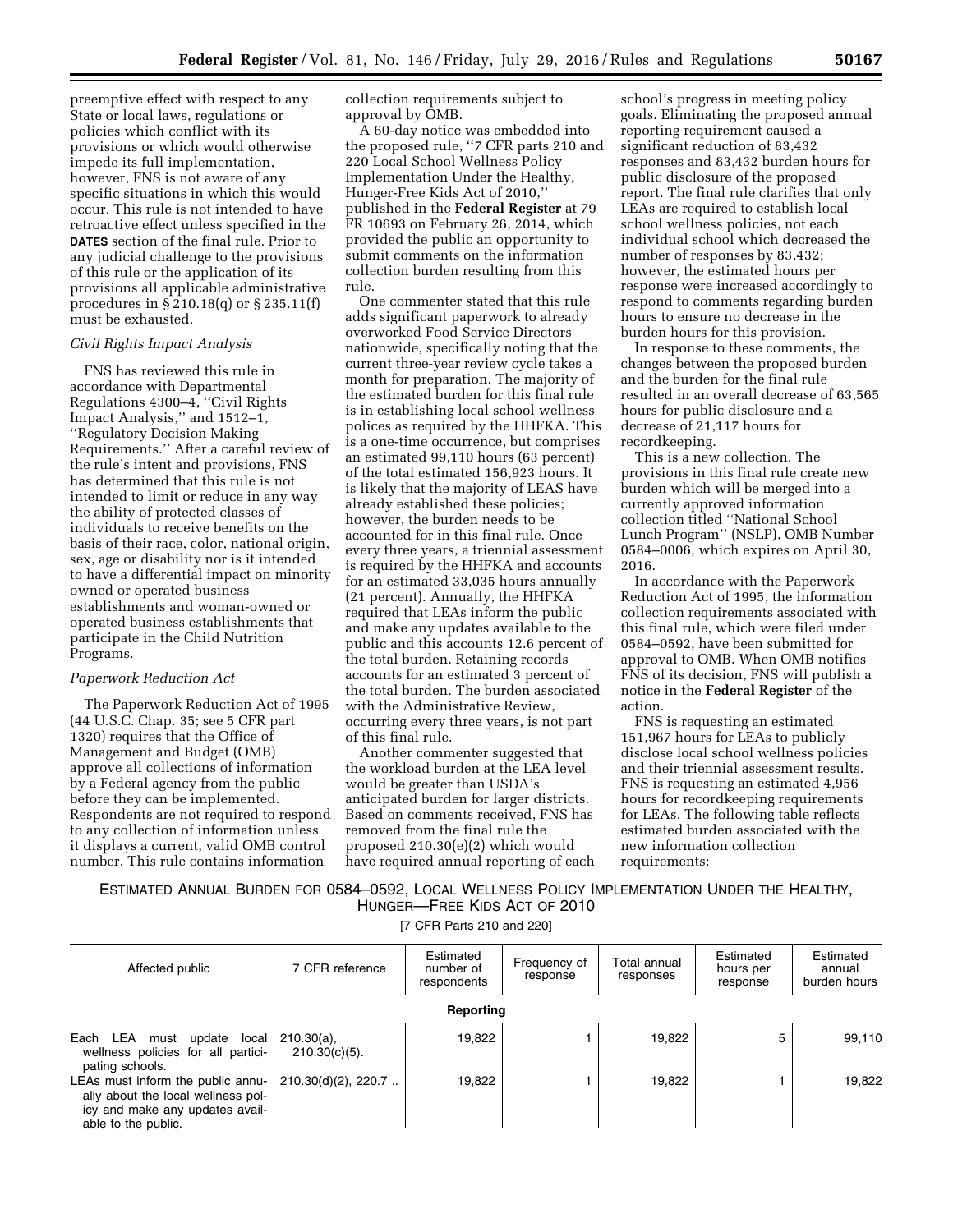# ESTIMATED ANNUAL BURDEN FOR 0584–0592, LOCAL WELLNESS POLICY IMPLEMENTATION UNDER THE HEALTHY, HUNGER—FREE KIDS ACT OF 2010—Continued

[7 CFR Parts 210 and 220]

| Affected public                                                                                                                  | 7 CFR reference                        | Estimated<br>number of<br>respondents       | Frequency of<br>response           | Total annual<br>responses | Estimated<br>hours per<br>response | Estimated<br>annual<br>burden hours |
|----------------------------------------------------------------------------------------------------------------------------------|----------------------------------------|---------------------------------------------|------------------------------------|---------------------------|------------------------------------|-------------------------------------|
| LEAs are required to conduct tri-<br>ennial assessments and make<br>assessment results and any up-<br>dates available to public. | $210.30(d)(3)$ , (e)(2),<br>$(e)(3)$ . | 6,607                                       |                                    | 6,607                     | 5                                  | 33,035                              |
| Estimated<br>Total<br>Reporting<br>Burden.                                                                                       |                                        | 19,822                                      | 2.3333                             | 46,251                    | 3.2857                             | 151,967                             |
|                                                                                                                                  |                                        | Recordkeeping                               |                                    |                           |                                    |                                     |
| LEAs must retain records to docu-<br>compliance<br>with<br>local<br>ment<br>wellness policy require-<br>school<br>ments.         | $210.15(b)(9)$ ,<br>$210.30(f)$ .      | 19,822                                      | 1                                  | 19,822                    | 0.25                               | 4,955.5                             |
| Estimated<br>Record-<br>Total<br>keeping Burden.                                                                                 |                                        | 19,822                                      |                                    | 19,822                    | 0.25                               | 4,955.5                             |
|                                                                                                                                  |                                        | <b>Total of Reporting and Recordkeeping</b> |                                    |                           |                                    |                                     |
| Recordkeeping                                                                                                                    |                                        | 19,822<br>19,822                            | 2.3333                             | 46,251<br>19,822          | 3.2857<br>0.25                     | 151,967<br>4,955.5                  |
|                                                                                                                                  |                                        | 19,822                                      | 3.3333                             | 66,073                    | 2.375                              | 156,923                             |
|                                                                                                                                  |                                        |                                             | SUMMARY OF BURDEN (OMB #0584-0592) |                           |                                    |                                     |
| TOTAL NO. RESPONDENTS<br>AVERAGE NO. RESPONSES PER RESPONDENT                                                                    |                                        |                                             |                                    |                           | 19,822<br>3.3333                   |                                     |

| AVENAUE INU. NEOFUNOEO FEN NEOFUNDENT    | ა.აააა   |
|------------------------------------------|----------|
| TOTAL ANNUAL RESPONSES                   | 19.822   |
|                                          | 2.375.   |
| TOTAL NEW BURDEN REQUESTED WITH NEW RULE | *156.923 |

\* Upon approval by OMB these 156,923 hours will be merged with OMB #0584–0006.

### *E-Government Act Compliance*

The Food and Nutrition Service is committed to complying with the E-Government Act of 2002, to promote the use of the Internet and other information technologies to provide increased opportunities for citizen access to Government information and services and for other purposes. This rule promotes use of Internet for posting policy content and making implementation and updates transparent to public.

# *Executive Order 13175—Consultation and Coordination With Indian Tribal Governments*

This rule has been reviewed in accordance with the requirements of Executive Order 13175, ''Consultation and Coordination with Indian Tribal Governments.'' Executive Order 13175 requires Federal agencies to consult and coordinate with tribes on a governmentto-government basis on policies that have tribal implications, including regulations, legislative comments or proposed legislation, and other policy statements or actions that have

substantial direct effects on one or more Indian tribes, on the relationship between the Federal Government and Indian tribes or on the distribution of power and responsibilities between the Federal Government and Indian tribes.

The Food and Nutrition Service has assessed the impact of this rule on Indian tribes and determined that this rule does not, to our knowledge, have tribal implications that require tribal consultation under Executive Order 13175. If a Tribe requests consultation, the Food and Nutrition Service will work with the USDA Office of Tribal Relations to ensure meaningful consultation is provided where changes, additions, and modifications identified herein are not expressly mandated by Congress.

# **List of Subjects**

#### *7 CFR Part 210*

Grant programs—education; Grant programs—health; Infants and children; Nutrition; Reporting and recordkeeping requirements; School breakfast and lunch programs; Surplus agricultural commodities.

## *7 CFR Part 220*

Grant programs—education; Grant programs—health; Infants and children; Nutrition; Reporting and recordkeeping requirements; School breakfast and lunch programs.

Accordingly, for the reasons set forth in the preamble, 7 CFR parts 210 and 220 are amended as follows:

# **PART 210—NATIONAL SCHOOL LUNCH ACT**

■ 1. The authority citation for part 210 continues to read as follows:

**Authority:** 42 U.S.C. 1751–1760, 1779.

■ 2. In § 210.12, revise the section heading and add paragraph (e) to read as follows:

# **§ 210.12 Student, parent, and community involvement.**

\* \* \* \* \* (e) *Local school wellness policies.*  Local educational agencies must comply with the provisions of § 210.30(d) regarding student, parent, and community involvement in the development, implementation, and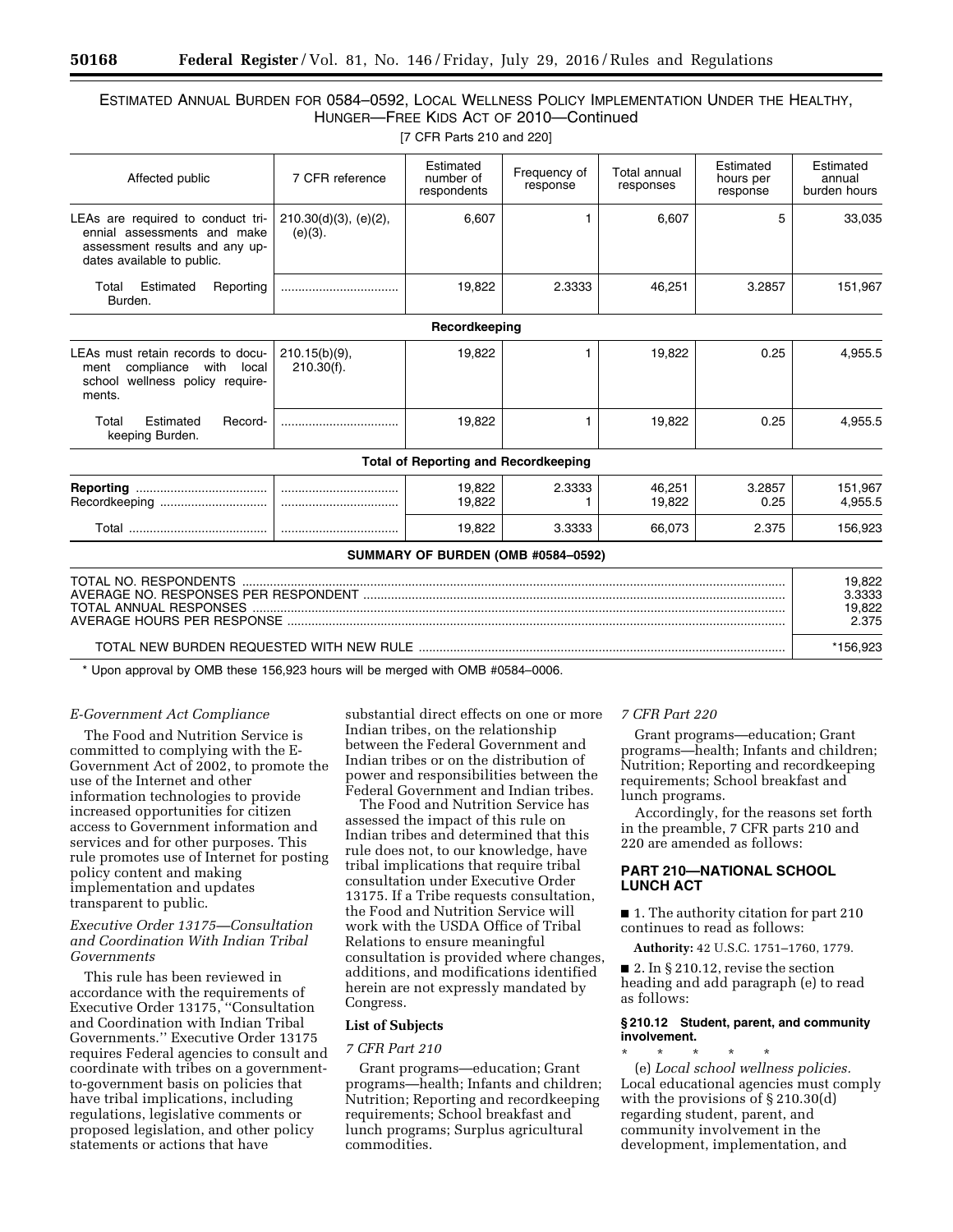periodic review and update of the local school wellness policy.

■ 3. In § 210.15, add paragraph (b)(9) to read as follows:

# **§ 210.15 Reporting and recordkeeping.**

\* \* \* \* \* (b) \* \* \*

(9) Records to document compliance with the local school wellness policy requirements as set forth in § 210.30(f). ■ 4. In § 210.18, add paragraph  $(h)(8)$  to

read as follows:

# **§ 210.18 Administrative reviews.**

\* \* \* \* \*

(h) \* \* \* (8) *Local school wellness.* The State agency must ensure the local educational agency complies with the local school wellness requirements set

forth in § 210.30. \* \* \* \* \*

# **§ 210.30, 210.31, and 210.32 [Redesignated as §§ 210.31, 210.32, and 210.33]**

■ 5. Redesignate §§ 210.30, 210.31, and 210.32 as §§ 210.31, 210.32, and 210.33 respectively.

■ 6. Add a new § 210.30 to read as follows:

## **§ 210.30 Local school wellness policy.**

(a) *General.* Each local educational agency must establish a local school wellness policy for all schools participating in the National School Lunch Program and/or School Breakfast Program under the jurisdiction of the local educational agency. The local school wellness policy is a written plan that includes methods to promote student wellness, prevent and reduce childhood obesity, and provide assurance that school meals and other food and beverages sold and otherwise made available on the school campus during the school day are consistent with applicable minimum Federal standards.

(b) *Definitions.* For the purposes of this section:

(1) *School campus* means the term as defined in § 210.11(a)(4).

(2) *School day* means the term as defined in § 210.11(a)(5).

(c) *Content of the plan.* At a minimum, local school wellness policies must contain:

(1) Specific goals for nutrition promotion and education, physical activity, and other school-based activities that promote student wellness. In developing these goals, local educational agencies must review and consider evidence-based strategies and techniques;

(2) Standards for all foods and beverages provided, but not sold, to students during the school day on each participating school campus under the jurisdiction of the local educational agency;

(3) Standards and nutrition guidelines for all foods and beverages sold to students during the school day on each participating school campus under the jurisdiction of the local educational agency that;

(i) Are consistent with applicable requirements set forth under §§ 210.10 and 220.8 of this chapter;

(ii) Are consistent with the nutrition standards set forth under § 210.11;

(iii) Permit marketing on the school campus during the school day of only those foods and beverages that meet the nutrition standards under § 210.11; and

(iv) Promote student health and reduce childhood obesity.

(4) Identification of the position of the LEA or school official(s) or school official(s) responsible for the implementation and oversight of the local school wellness policy to ensure each school's compliance with the policy;

(5) A description of the manner in which parents, students, representatives of the school food authority, teachers of physical education, school health professionals, the school board, school administrators, and the general public are provided an opportunity to participate in the development, implementation, and periodic review and update of the local school wellness policy; and

(6) A description of the plan for measuring the implementation of the local school wellness policy, and for reporting local school wellness policy content and implementation issues to the public, as required in paragraphs (d) and (e) of this section.

(d) *Public involvement and public notification.* Each local educational agency must:

(1) Permit parents, students, representatives of the school food authority, teachers of physical education, school health professionals, the school board, school administrators, and the general public to participate in the development, implementation, and periodic review and update of the local school wellness policy;

(2) Inform the public about the content and implementation of the local school wellness policy, and make the policy and any updates to the policy available to the public on an annual basis;

(3) Inform the public about progress toward meeting the goals of the local school wellness policy and compliance with the local school wellness policy by making the triennial assessment, as

required in paragraph (e)(2) of this section, available to the public in an accessible and easily understood manner.

(e) *Implementation assessments and updates.* Each local educational agency must:

(1) Designate one or more local educational agency officials or school officials to ensure that each participating school complies with the local school wellness policy;

(2) At least once every three years, assess schools' compliance with the local school wellness policy, and make assessment results available to the public. The assessment must measure the implementation of the local school wellness policy, and include:

(i) The extent to which schools under the jurisdiction of the local educational agency are in compliance with the local school wellness policy;

(ii) The extent to which the local educational agency's local school wellness policy compares to model local school wellness policies; and

(iii) A description of the progress made in attaining the goals of the local school wellness policy.

(3) Make appropriate updates or modifications to the local school wellness policy, based on the triennial assessment.

(f) *Recordkeeping requirement.* Each local educational agency must retain records to document compliance with the requirements of this section. These records include but are not limited to:

(1) The written local school wellness policy;

(2) Documentation demonstrating compliance with community involvement requirements, including requirements to make the local school wellness policy and triennial assessments available to the public as required in paragraph (e) of this section; and

(3) Documentation of the triennial assessment of the local school wellness policy for each school under its jurisdiction.

# **PART 220—SCHOOL BREAKFAST PROGRAM**

■ 7. The authority citation for part 220 continues to read as follows:

**Authority:** 42 U.S.C. 1773, 1779, unless otherwise noted.

■ 8. In § 220.7, add paragraph (h) to read as follows:

# **§ 220.7 Requirements for participation.**

\* \* \* \* \* (h) Local educational agencies must comply with the provisions of § 210.30 of this chapter regarding the